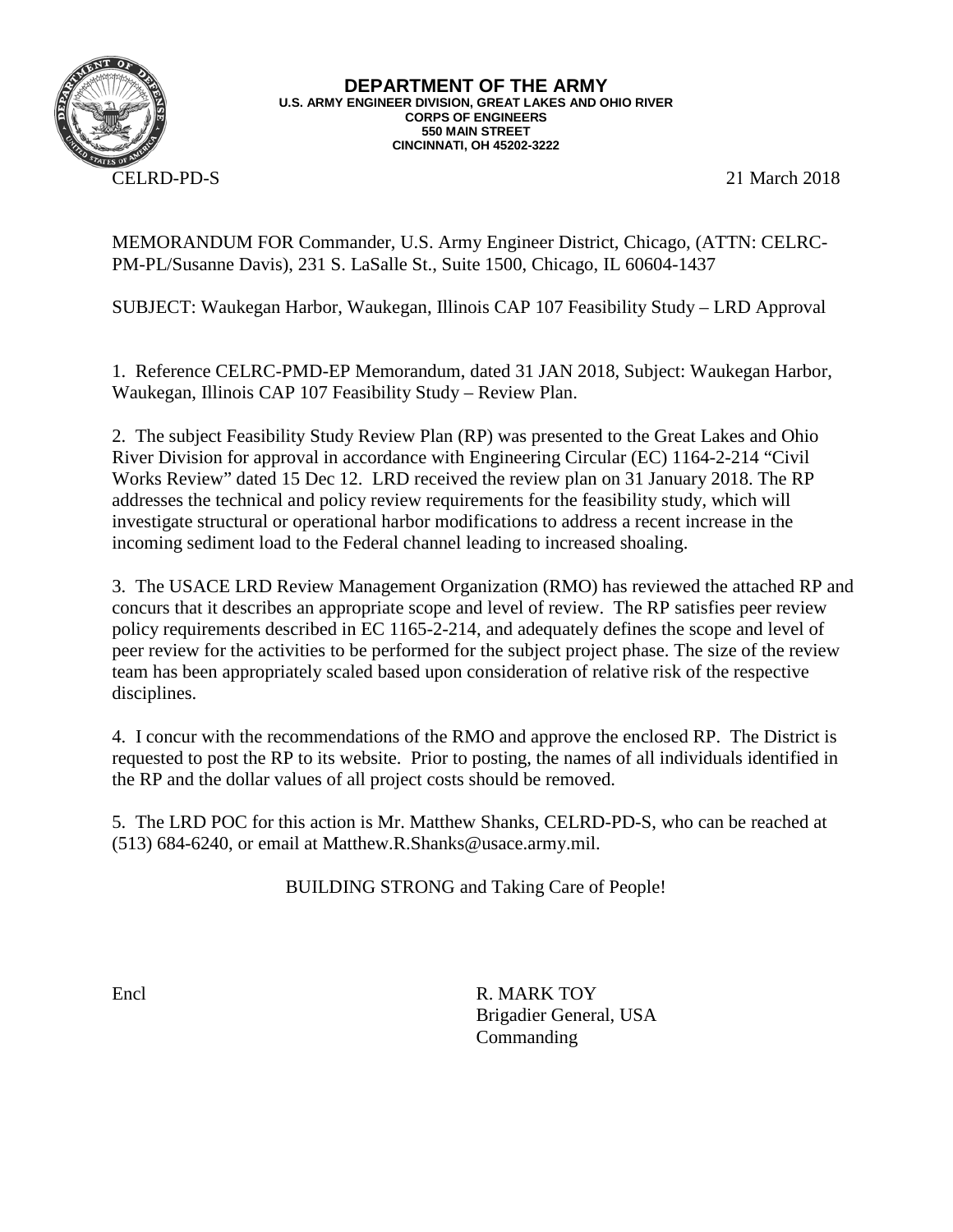# **DECISION DOCUMENT REVIEW PLAN**

# **Waukegan Harbor, Waukegan, IL Continuing Authority Program Section 107 Feasibility Study Detailed Project Report**

**Chicago District**

**LRD Commander Approval Date: TBD**

**Last Revision Date: 15 MAR 2018**

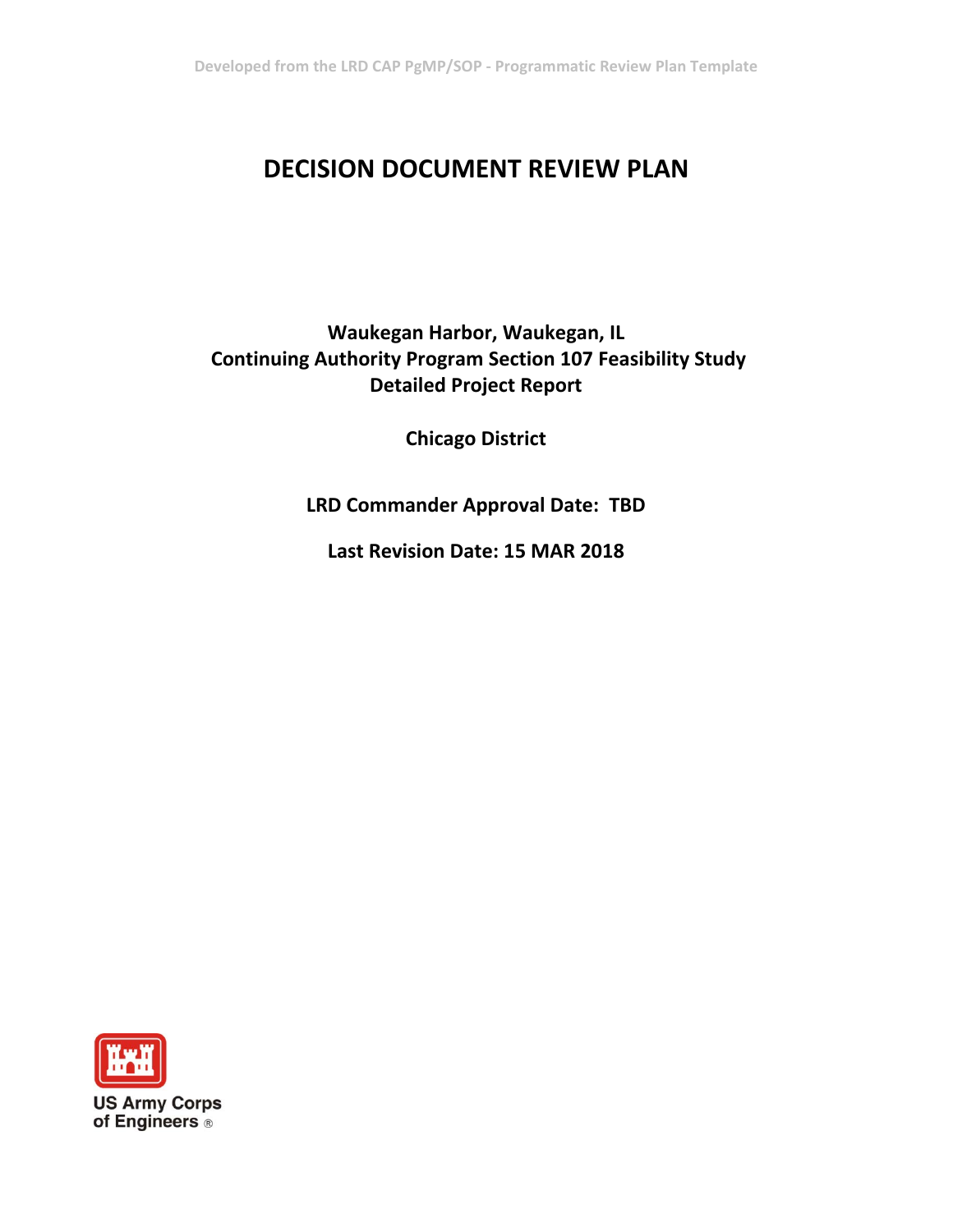# **TABLE OF CONTENTS**

| VII.      |                                                                                           |
|-----------|-------------------------------------------------------------------------------------------|
|           |                                                                                           |
|           | VIII. COST ENGINEERING MANDATORY CENTER OF EXPERTISE (MCX) REVIEW AND CERTIFICATION<br>15 |
|           |                                                                                           |
| <b>X.</b> |                                                                                           |
| XI.       |                                                                                           |
| XII.      |                                                                                           |

# **TABLE OF ATTACHMENTS**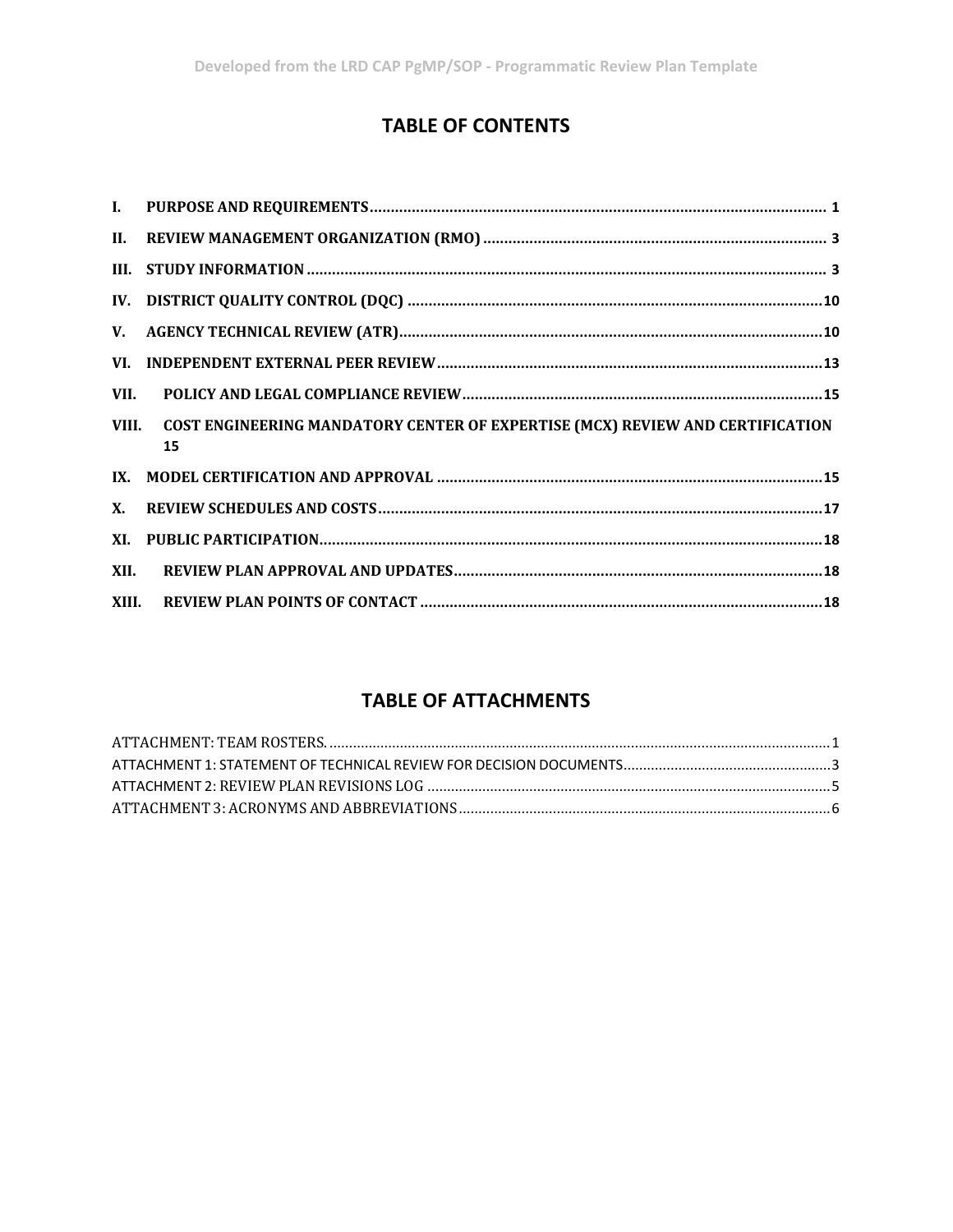# I. PURPOSE AND REQUIREMENTS

## **A. Purpose**

This Review Plan defines the scope and level of peer review for the Waukegan Harbor, Waukegan, Illinois, Small Navigation Improvements, Section 107 of the Continuing Authority Program project decision document.

Section 107 of River and Harbor Act of 1960, as amended, authorizes the Corps to study, adopt, construct and maintain navigation projects. This is a Continuing Authorities Program (CAP), which focuses on water resource related projects of relatively smaller scope, cost and complexity. Unlike the traditional Corps' civil works projects that are of wider scope and complexity, the CAP is a delegated authority to plan, design, and construct certain types of water resource and environmental restoration projects without specific Congressional authorization.

# **B. Applicability**

This review plan is based on the Great Lakes and Ohio River Division (LRD) CAP Programmatic Review Plan Model, which includes the GLFER Section 506 and Lake Michigan Waterfront Section 125 programs. It also accounts for CAP Section 103 and Section 205 projects, which require case-by-case determination on the appropriateness of Type I Independent External Peer Review (IEPR). The LRD CAP Programmatic Review Plan Model **is not approved** for use on any CAP, GLFER or Lake Michigan Waterfront projects where:

- A significant threat to human life/safety assurance exists;
- Total Project Cost is likely to exceed the limits established for the applicable Section in law.
- The Governor of an affected state has requested a peer review by independent experts;
- An Environmental Impact Statement (EIS) is required;
- Significant public dispute is likely due to the size, nature, or effects of the project;
- Significant public dispute is likely due to the economic or environmental cost or benefit of the project;
- Complex challenges will likely require use of novel methods, innovative materials, new techniques, precedent-setting methods or models, or result in conclusions that are likely to change prevailing practices;
- Redundancy, resiliency, and/or robustness are required or unique construction sequencing, or a reduced or overlapping design construction schedule will likely be required; or
- The Chief of Engineers or Director of Civil Works is likely to determine Type I IEPR is warranted.

If any of the circumstances above exist on the subject project, the LRD CAP Programmatic Review Plan Model is not applicable and a study specific review plan must be prepared by the home district, coordinated with the appropriate Planning Center of Expertise (PCX) and approved by LRD in accordance with EC 1165-2-214.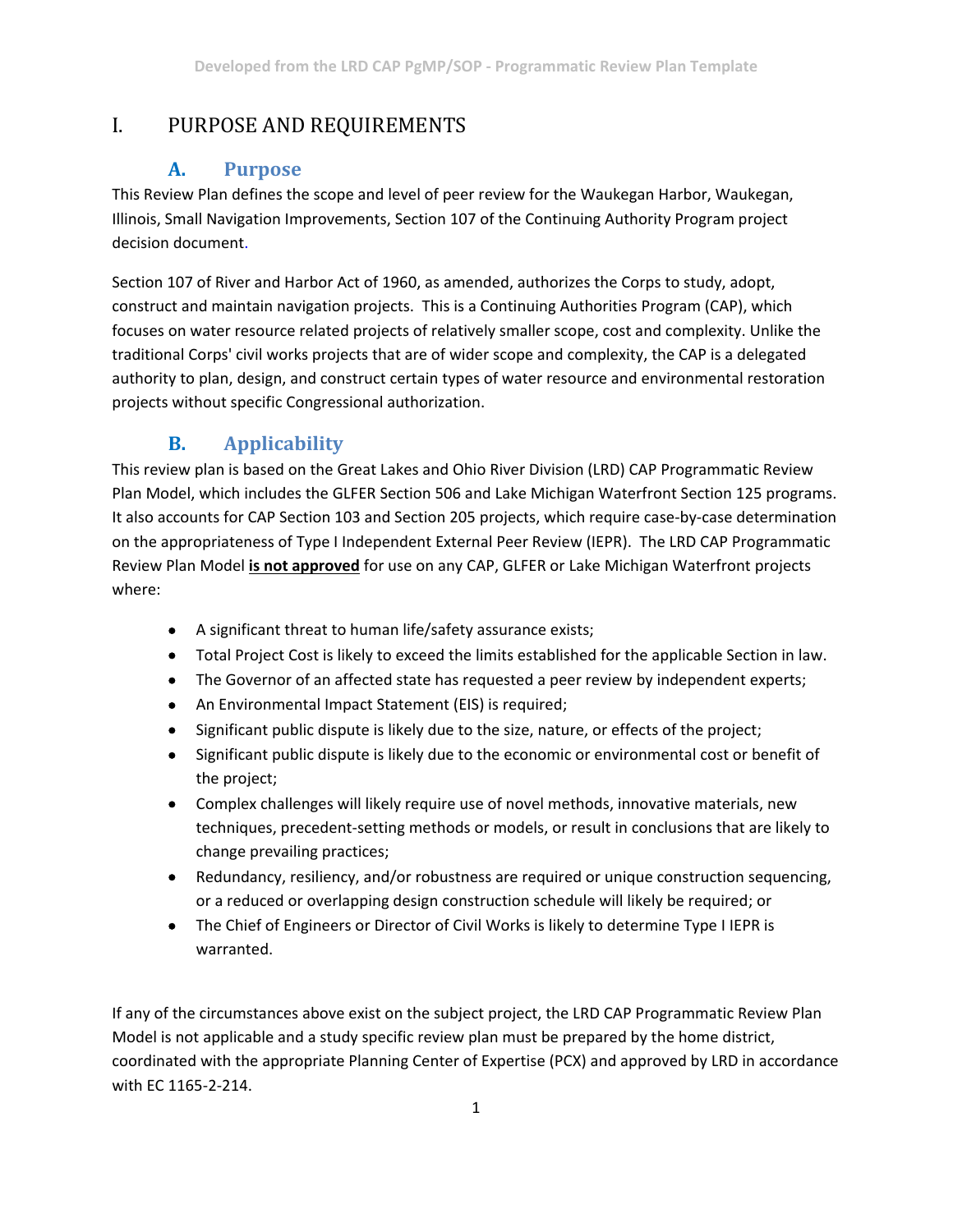Applicability of the LRD CAP Programmatic Review Plan Model for a specific project is initially determined by the Chicago District and subsequently reviewed and approved by the LRD Commander. If the LRD determines that the model plan is applicable for a specific study, the LRD Commander may approve the plan (including exclusion from IEPR) without additional coordination with a PCX or Headquarters, USACE. The initial decision as to the applicability of the model plan shall be made no later than the Federal Interest Determination (FID) milestone (as defined in Appendix F of ER 1105-2- 100, F-10.e.1) during the feasibility phase of the project. A review plan for the project will subsequently be developed and approved prior to execution of the Feasibility Cost Sharing Agreement (FCSA) for the study. In addition, per EC 1165-2-214, the home district and LRD shall assess at the MSC Decision Meeting (MDM) whether the initial decision on Type I IEPR is still valid based on new information. If the decision on Type I IEPR has changed, the District and LRD shall promptly begin coordination with the appropriate PCX.

After approval of the project decision document and prior to execution of a Project Partnership Agreement with the non-federal sponsor to implement the Waukegan Harbor project, this review plan shall be updated and revised for the Implementation Phase by the Chicago District, and subsequently reviewed by the LRD staff and approved by the LRD Commander. The revised and approved review plan shall specify the Design and Implementation phase products to be reviewed and the associated level of peer review of each, including the appropriateness of a Type II IEPR (Safety Assurance Review).

#### **C. References**

- (1) Engineering Circular (EC) 1165-2-214, Civil Works Review, 15 Dec 2012
- (2) EC 1105-2-412, Assuring Quality of Planning Models, 31 Mar 2010
- (3) Engineering Regulation (ER) 1110-1-12, Quality Management, 30 Sep 2006
- (4) ER 1105-2-100, Planning Guidance Notebook, Appendix F, Continuing Authorities Program, Amendment #2, 31 Jan 2007
- (5) ER 1105-2-100, Planning Guidance Notebook, Appendix H, Policy Compliance Review and Approval of Decision Documents, Amendment #1, 20 Nov 2007
- (6) LRD Continuing Authority Program Management Plan and Standard Operation Procedures, 1 Oct 2015.
- (7) ISO Process; Document ID:14610 Great Lakes and Ohio River Division, Preparation and Approval of Civil Works Review Plans, 22 Sept 2011
- (8) Waukegan CAP 107 Project Management Plan (PMP), Revised August 14, 2017

#### **D. Requirements**

This review plan was developed from the LRD CAP Programmatic Review Plan Model. It was developed in accordance with EC 1165-2-214 and establishes an accountable, comprehensive, life-cycle review strategy for Civil Works products by providing a seamless process for review of all Civil Works projects from initial planning through design, construction, and operation, maintenance, repair, replacement and rehabilitation (OMRR&R). The EC outlines four general levels of review: District Quality Control/Quality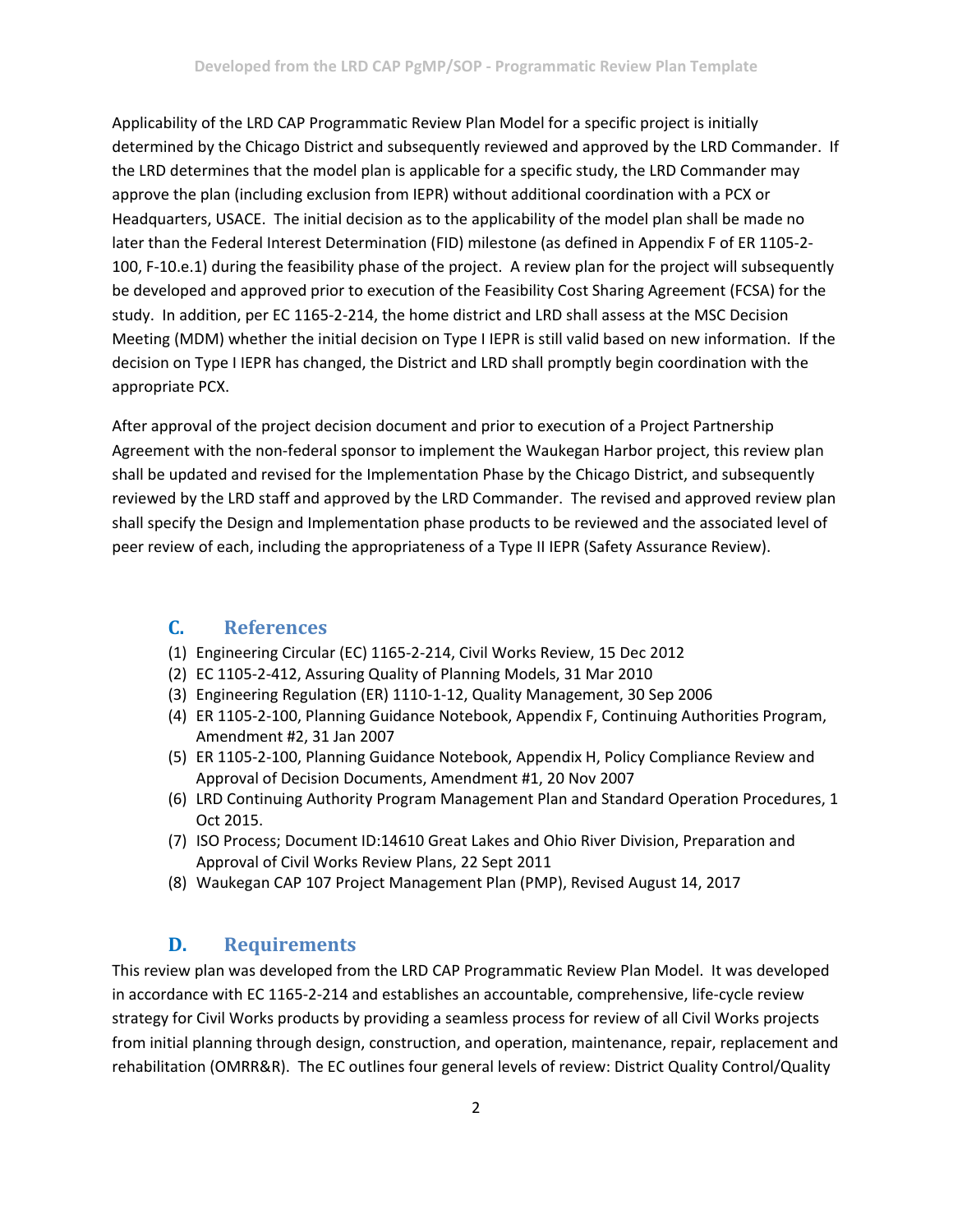Assurance (DQC), Agency Technical Review (ATR), Independent External Peer Review (IEPR), and Major Subordinate Command (MSC) Policy and Legal Compliance Review. In addition to these levels of review, decision documents are subject to cost engineering review and certification (per EC 1165-2-214). Additionally, it ensures that planning models and analysis are compliant with Corps policy, theoretically sound, computationally accurate, transparent, described to address any limitations of the model or its use, and documented in study reports (per EC 1105-2-412).

## II. REVIEW MANAGEMENT ORGANIZATION (RMO)

The Review Management Organization (RMO) is responsible for managing the overall peer review effort described in this review plan. The RMO for CAP Section 107 decision documents is typically LRD, because the LRD Commander is responsible for approving the Review Plan and the decision to implement projects under this authority. However, an appropriate National Planning Center of Expertise (PCX) may also serve as the RMO if deemed appropriate.

The information presented in Section 3 below provides the basis for the determination that LRD will serve as the RMO for the Feasibility Phase of the Waukegan Harbor Project.

### III. STUDY INFORMATION

#### **A. Decision Document**

The Waukegan Harbor, Waukegan, Illinois CAP Section 107 decision document will be prepared in accordance with ER 1105-2-100, Appendix F. The preferred decision document format is contained in the Detailed Project Report (DPR) template in the LRD CAP Program Management Plan/Standard Operating Procedures, which integrates the environmental documentation required under NEPA and other relevant environmental statutes into the project decision document. The purpose of a DPR is to document the basis for a recommendation to invest Federal and non-Federal resources to address a local water resource problem or opportunity of significance to the Nation. The approval level of the decision document is the LRD Commander.

### **B. Study/Project Description.**

Waukegan Harbor is an authorized Federal navigation project located in Waukegan, Lake County, Illinois, on the western shore of Lake Michigan and is one of seven navigation projects maintained by the USACE Chicago District. The harbor is located approximately 40 miles north of downtown Chicago, Illinois and 10 miles south of the Illinois-Wisconsin state line. Figure 1 shows the location of Waukegan Harbor.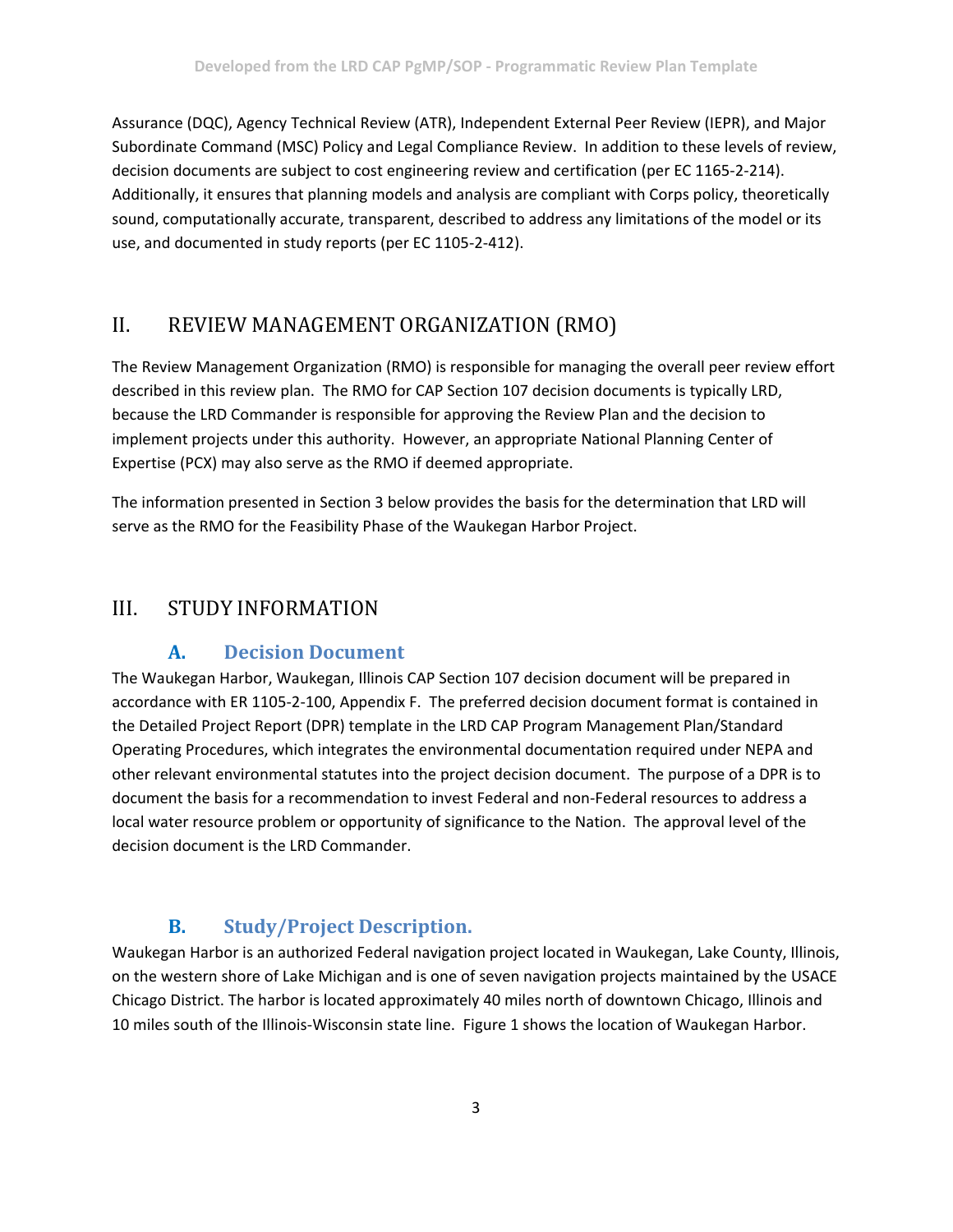

*Figure 1: Waukegan Harbor Location.*

The Federal navigation project at Waukegan Harbor has interrupted southerly littoral transport of sand along the Illinois northern coast of Lake Michigan, resulting in several million cubic yards of sediment accumulating updrift of the harbor since its construction in the late 1800s. Over the past decade, the updrift fillet beach has reached its maximum capacity, attaining a state of dynamic equilibrium. As a result, the sediment load entering the approach channel has significantly increased, resulting in substantial shoaling, impacting the harbor's ability to reliably provide sufficient depths for commercial navigation.

The significant increase in the rate of channel shoaling has proportionately increased annual maintenance dredging requirements for this harbor. The increased costs required to maintain the harbor may not be sustainable over the long-term, as Waukegan is a relatively small harbor with cargo movements less than 1 million tons annually. The average annual funding received to dredge Waukegan Harbor over the past decade has proven to be insufficient to adequately maintain the approach channel and harbor for commercial navigation. Commercial tonnage received at the harbor has been significantly reduced as a result of increased shoaling and unreliable navigation channel depths within the approach channel. Reducing required maintenance dredging expenses to a more sustainable level will help to ensure the continued viability of Waukegan Harbor as an active commercial port.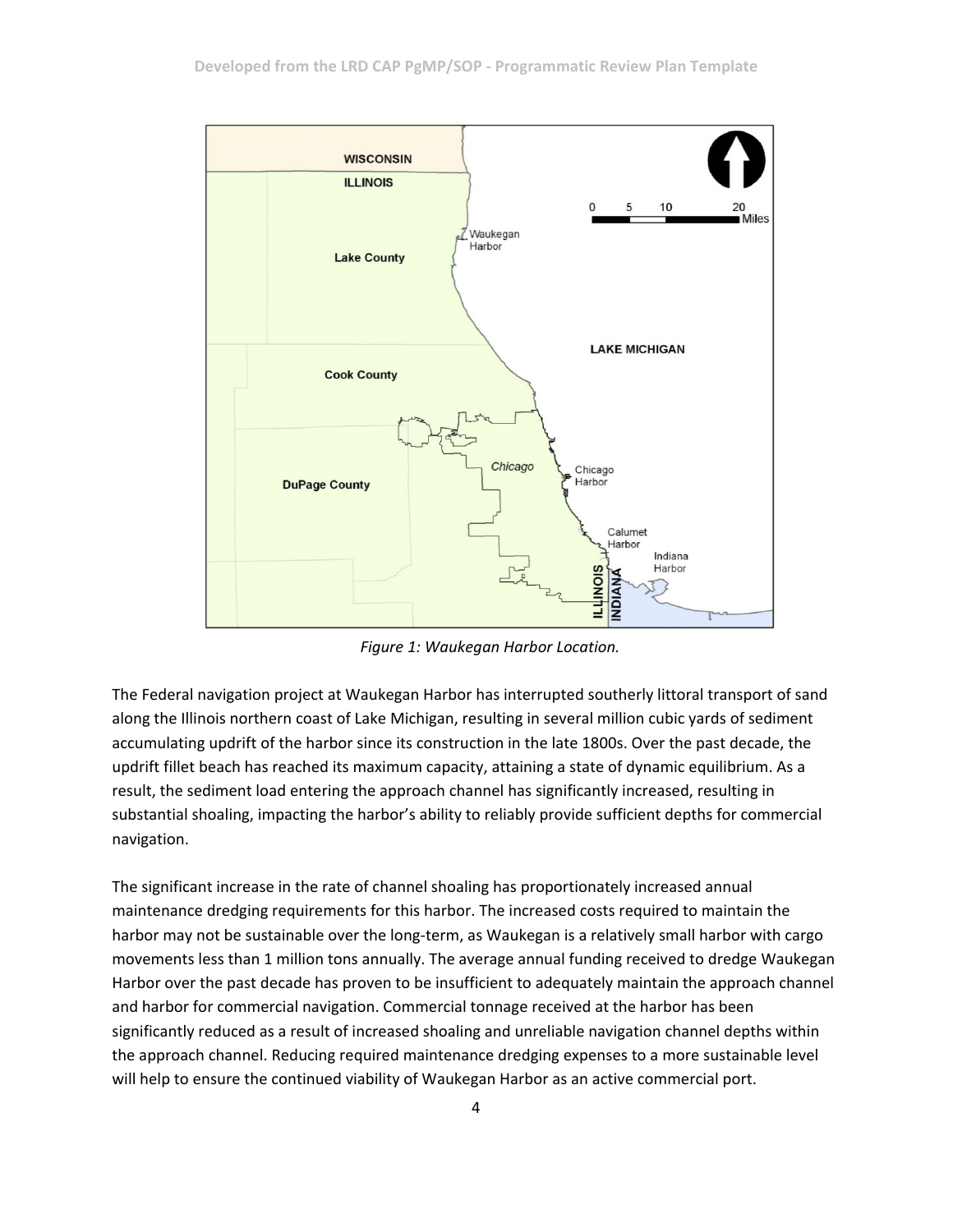The Waukegan Harbor, Waukegan, Illinois CAP Sec 107 Federal interested Determination (FID) was approved Mar 24, 2016. As part of the FID, three preliminary alternatives were formulated to address the problem of persistent and increasing shoaling in Waukegan Harbor's approach channel, including Alternative 1: Excavation of the updrift fillet beach; Alternative 2: A structural breakwater modification to increase sediment trapping capacity; and Alternative 3: Installation of an updrift perpendicular groin sediment trap. Each of these alternatives aim to trap littoral sediments before they enter the approach channel. As such, each plan also includes a projected maintenance dredging schedule necessary to maintain the long-term sediment trapping effectiveness. An economic evaluation of the alternatives was conducted and included both implementation costs and ongoing maintenance dredging costs over a 20 year period of analysis beginning in 2019.

Currently, ongoing Federal investment in conducting annual maintenance dredging operations at Waukegan Harbor provides positive net benefits. However, the recent increase in channel shoaling has significantly hindered the harbor's reliability for commercial navigation, resulting in drastically reduced harbor use. The increased rate of shoaling within the approach channel also requires greater dredging volumes in order to maintain the channel for navigation, which may also threaten the long-term viability of the harbor. Long-term cost savings and increased benefits for commercial navigation may be achievable through a structural modification of the Federal navigation project. Three potential navigation improvements were formulated to improve reliability of Waukegan Harbor and available channel depths for commercial navigation during shipping season. Through a preliminary economic analysis, all three alternatives were determined to be economically justified. While each formulated alternative have potential environmental and permitting challenges to implementation that will need to be further evaluated, Federal interest exists in conducting a cost- shared feasibility study because at least one feasible (economic, environmental, engineering) alternative was identified.

Alternative 2 was identified in the FID as the most likely recommended plan because it poses the least number of unknowns and challenges associated with implementation. A rubble mound extension to the existing outer breakwater could be designed and implemented relatively quickly. This type of breakwater is common and has been successfully constructed by USACE at numerous harbors on the Great Lakes. In addition, maintenance and repair of the structure can be done using USACE in-house crews. Projected sediment trapping effectiveness for this type of structure would also be easier to model than the other two alternatives.

As part of the feasibility study, numerical modeling study will be carried out in two phases to confirm the efficacy of and refine the design of proposed measures to be implemented. In Phase 1, the modeling will focus on investigation of two variations of Alternative 2 (defined as Alternatives 4 and 5). The effectiveness of these near-field modifications will be evaluated for protecting the approach channel and outer harbor areas from the combined effects of waves, currents, and sedimentation. The extent of protection will be quantified in terms of reduction of waves and currents and resulting shoaling in the approach channel and outer harbor of Waukegan Harbor. Short- and long-term numerical simulations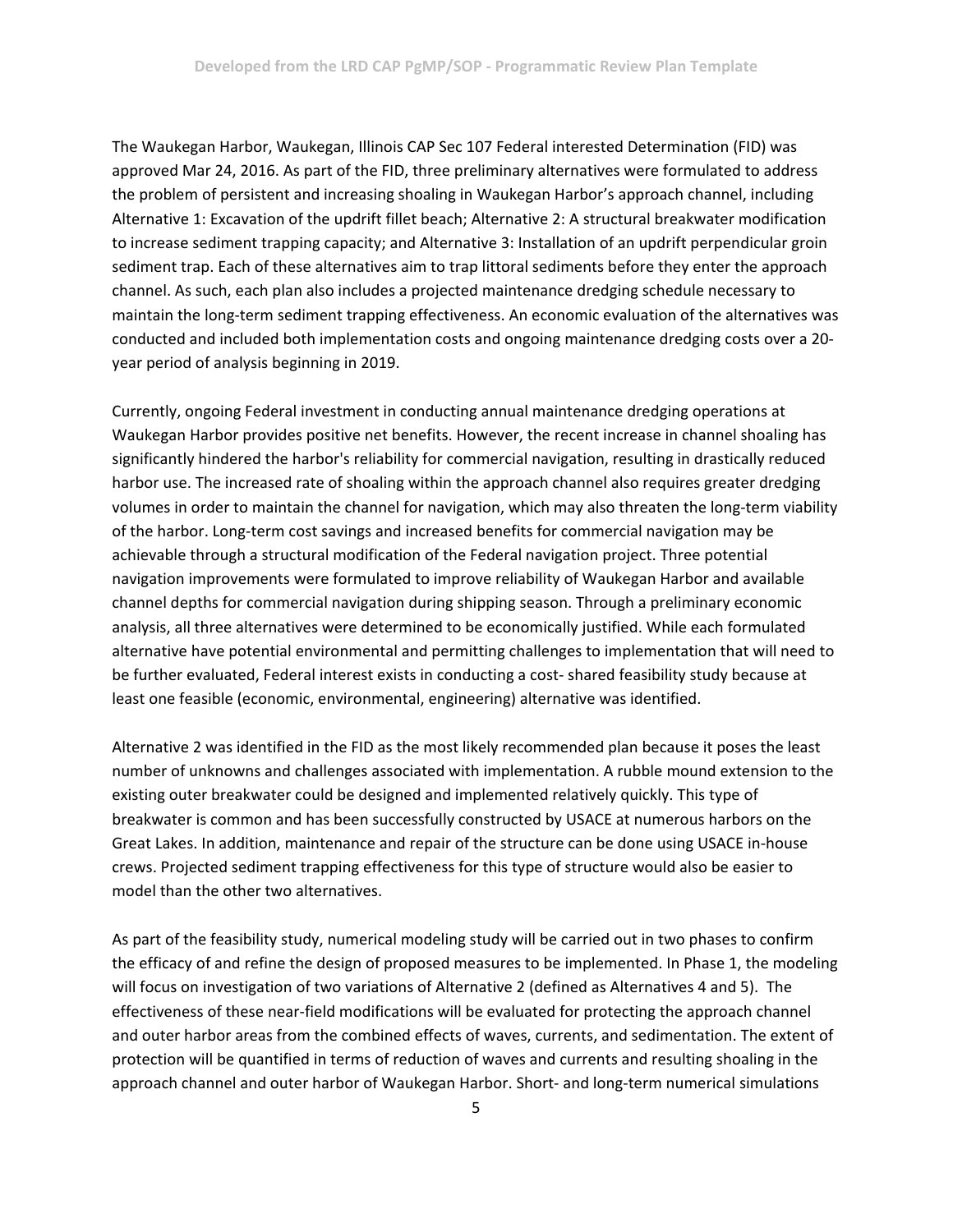will be performed to determine the merits of these modifications for navigation improvement (e.g., increase of vessels transits) into Waukegan Harbor during normal operational conditions and following the storms. The modeling will use the latest bathymetry, wind, wave, and water level data available. Quantified benefits of the alternatives (modifications) will include changes in waves, water levels and sediment volumes in the approach channel and outer harbor relative to the existing "as is" harbor configuration (Alt 0). The Phase 2 study will be considered depending on the findings of the Phase 1 study.

The three alternatives (Alt 1, Alt 2, Alt 3) proposed by LRC will be investigated in the Phase 2 of the coastal modeling study. The methodology and data used in Phase 1 will be applied to evaluate these alternatives. All five alternatives will be compared and ranked according to reduction of the wave energy and sedimentation in the approach channel and outer harbor.

Figure 2 highlights the study area, preliminary measures to address shoaling detailed in the FID, and approximate extents of coastal modeling to be performed for the study.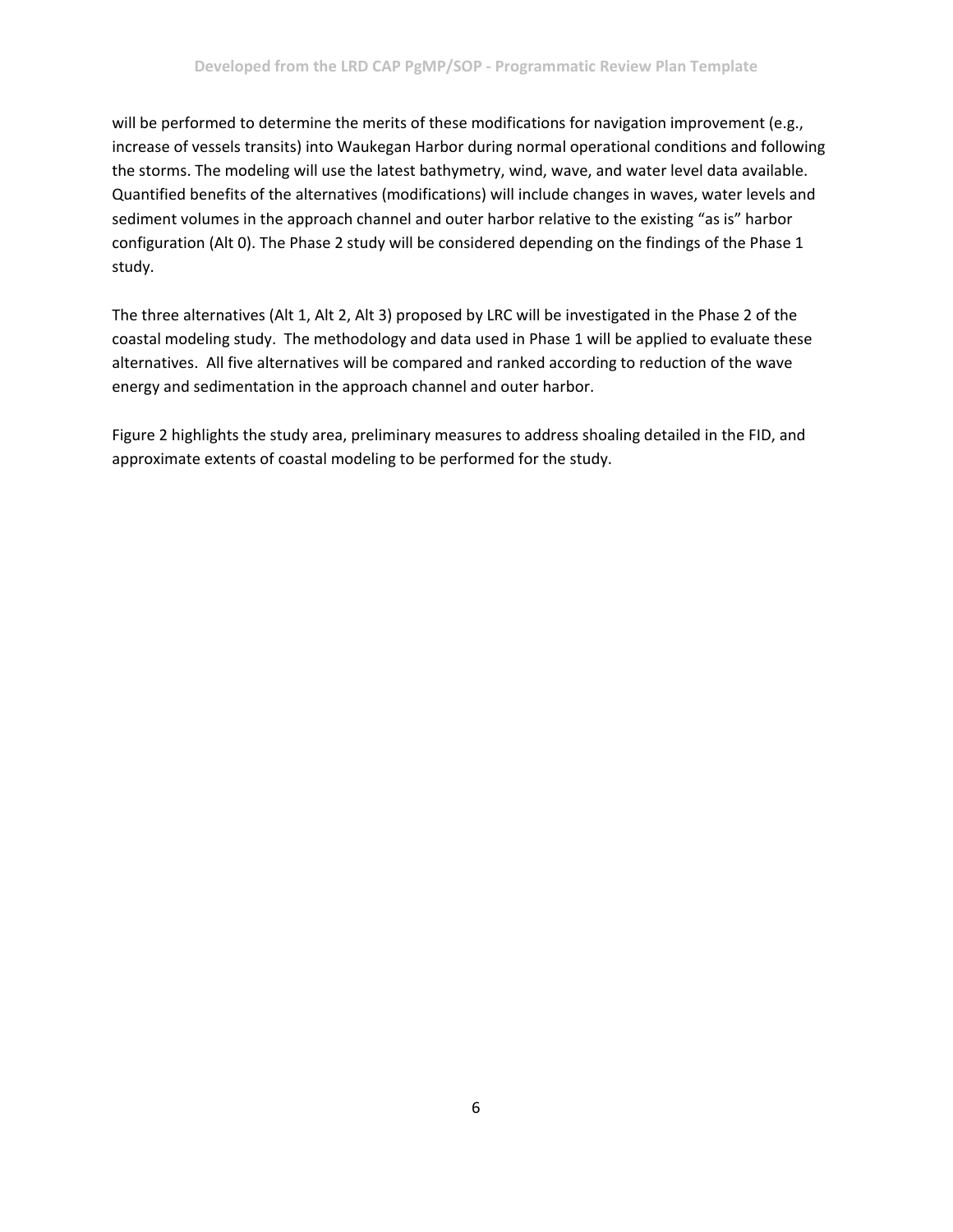**Developed from the LRD CAP PgMP/SOP - Programmatic Review Plan Template**



*Figure 2: Waukegan Harbor, Waukegan, IL CAP Section 107 Study Area.*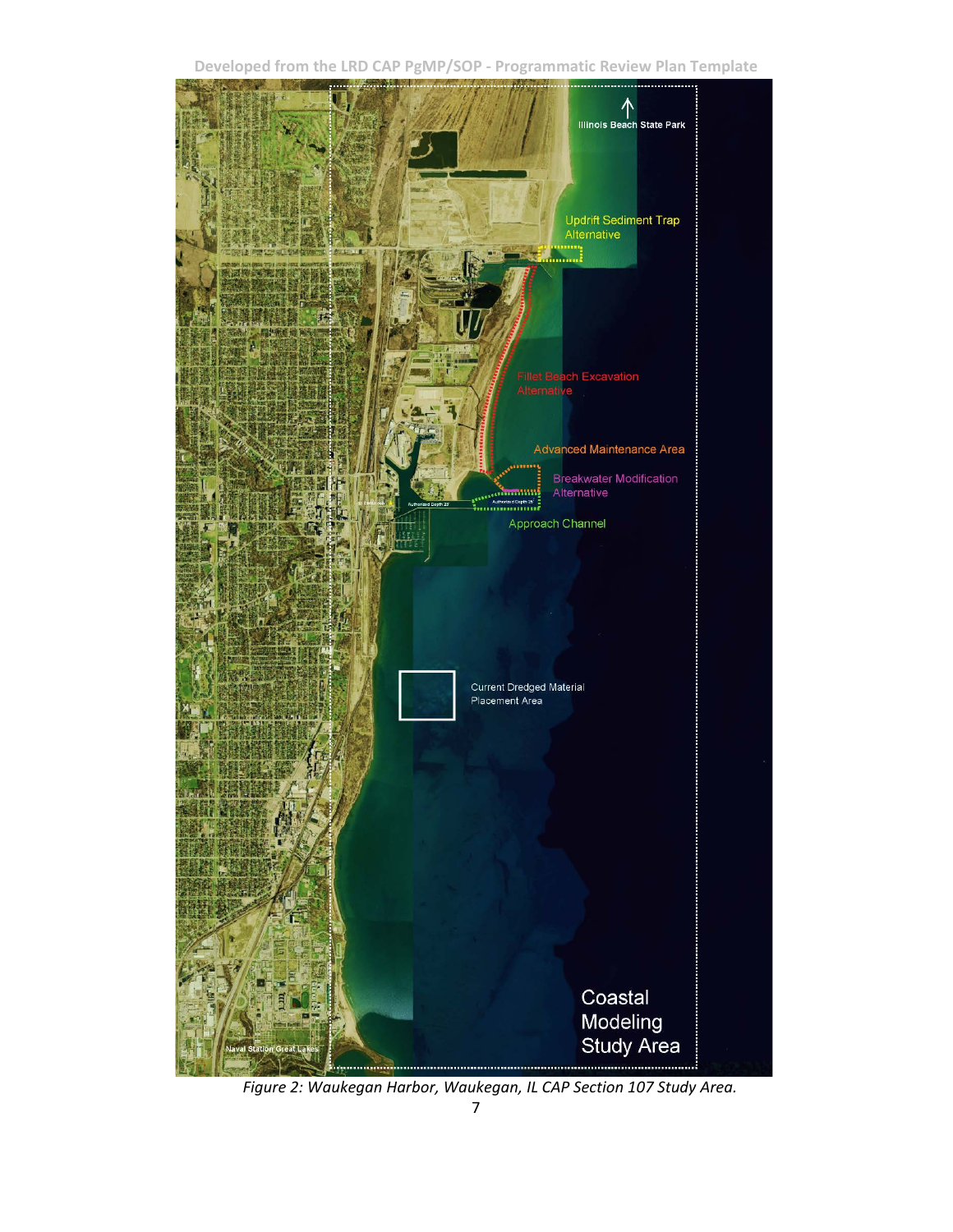### **C. Factors Affecting the Scope and Level of Review.**

*Technical Complexity*: The anticipated project design will take advantage of prevailing practices and methodologies. It is not expected to be based on novel methods or involve the use of innovative techniques, or present complex challenges for interpretation. The structural alternatives proposed must meet specific design standards and comply with local coastal management permitting policies, however, the measures involved in the project are not expected to generate significant technical, institutional, or social challenges.

*Controversy*: The project/study is not anticipated to be controversial nor result in significant public dispute as to the size, nature, or effects of the project or to the economic or environmental costs or benefits of the project.

#### *Project Risks*:

A risk assessment was performed at the beginning of the project taking into consideration scope, quality, schedule, safety and health risk, cost, and security. The overall project risk was determined to be low.

Major risks include delays to the project schedule due to resourcing issues and data input availability for coastal modeling, regulatory coordination delays, and existing environmental issues requiring mitigation prior to implementation of measures. In addition, impacts of dynamic coastal processes that are not known prior to completion of modeling may cause the project to not perform as expected.

The following risks were identified for this project.

| <b>Risk</b> | <b>Risk Event Description</b>         | <b>Triggers</b>                                                                                                                                                                      | <b>Maximum Potential</b><br>Impact |
|-------------|---------------------------------------|--------------------------------------------------------------------------------------------------------------------------------------------------------------------------------------|------------------------------------|
| Schedule    | PDT delays                            | Project competing with<br>other projects/resources<br>Weather-related survey<br>delays                                                                                               | Schedule growth 20%                |
| Schedule    | Non-Federal Sponsor delays            | Funding availability<br>WIK data collection for<br>modelling                                                                                                                         | Schedule growth 20%                |
| Schedule    | <b>Regulatory Coordination delays</b> | Project site adjacent to and<br>contained within Coastal<br>Zone Management Area,<br>Habitat for T&E Species,<br>Legacy Contamination, and<br>Illinois Coastal<br>Management Program | Schedule growth 20%                |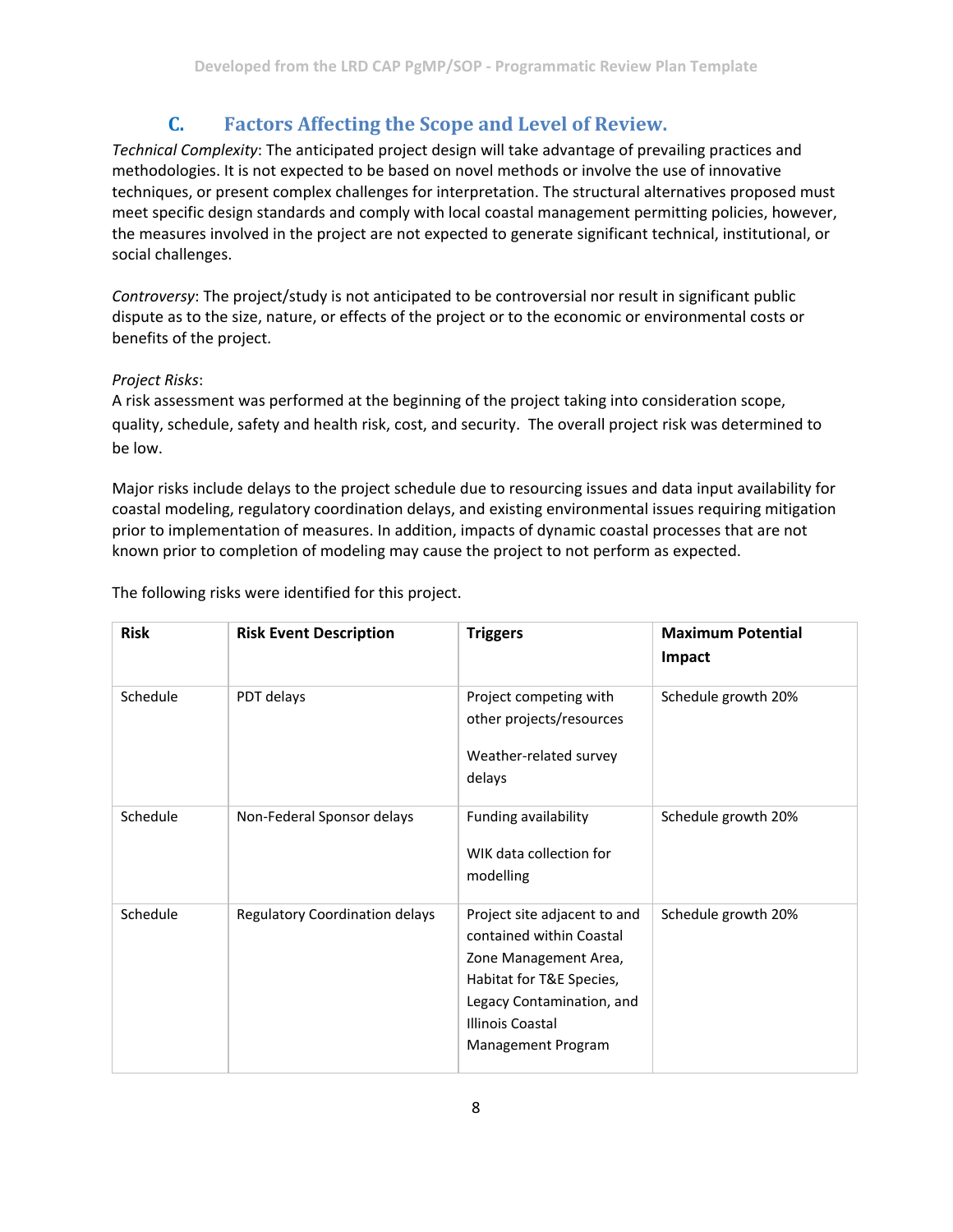| Cost  | Budget exceeded                                     | Inaccurate estimate from<br><b>PDT</b>                                    | Cost growth 10%     |
|-------|-----------------------------------------------------|---------------------------------------------------------------------------|---------------------|
| Scope | Environmental Issues, Mitigation<br>may be required | Project borders two<br>Superfund sites, presence<br>of endangered species | Schedule growth 25% |

Each risk will be evaluated and analyzed, should it occur. The appropriate probability rating and severity rating (should the risk event occur) will then be determined. Judgment on how to eliminate or reduce risks to lessen the overall project impacts is inherent in the risk assessment process. The risk probabilities and severities will be described, along with the degree of impact on the project's baseline scope, quality, budget and schedule. Decisions to accept risks must be made at a team or management level that is equal to the degree of risk. Project and Program Managers, Commanders, and the Executive PRB may be required to weigh certain risks against the benefits of performing an activity. Action(s) required for reducing or eliminating risks will be determined and documented, should they occur.

If throughout the implementation of the project there is a significant change in risk factors, the risk shall be reassessed. If at any time the overall project risk receives a rating of extremely high, the Great Lakes and Ohio River Division Commander shall be notified. The District Commander shall be notified if the project risk receives a rating of high. Risk Management shall continue through the life of the project during implementation of 03511 LRD - Project Change Management.

*Requested External Review*: The Governor of Illinois has not requested peer review by independent experts.

*Life Safety:* The project will neither be justified by life safety nor will it involve significant threat to human life/safety assurance. There is no reason to believe that any measures involved in the project are associated with a significant threat to human life. In accordance with EC 1165-2-214 (Appendix B, Section 4.a), the District Chief of the Technical Services Division, which includes the Engineering and Construction and Operations Branches, has determined that there are no life-safety concerns associated with the study.

### **D. In-Kind Contributions.**

Products and analyses provided by non-Federal sponsors as in-kind services are subject to DQC and ATR, similar to any products developed by USACE. In-kind products to be provided by the sponsor include coastal topographic, bathymetric, and metocean data. Collection and processing of these products is overseen by a coastal geologist with the Illinois State Geological Survey. Products provided as work inkind will be reviewed by Chicago District PDT with DQC, as well as ERDC-CHL subject matter experts performing coastal modeling for the study. USACE will not expend Federal funds on the study in excess of available non-federal cash on hand and already accepted in-kind services to ensure study costs do not exceed those explicitly agreed-to by the non-Federal sponsors. In-kind contributions will be negotiated as a part of the FCSA.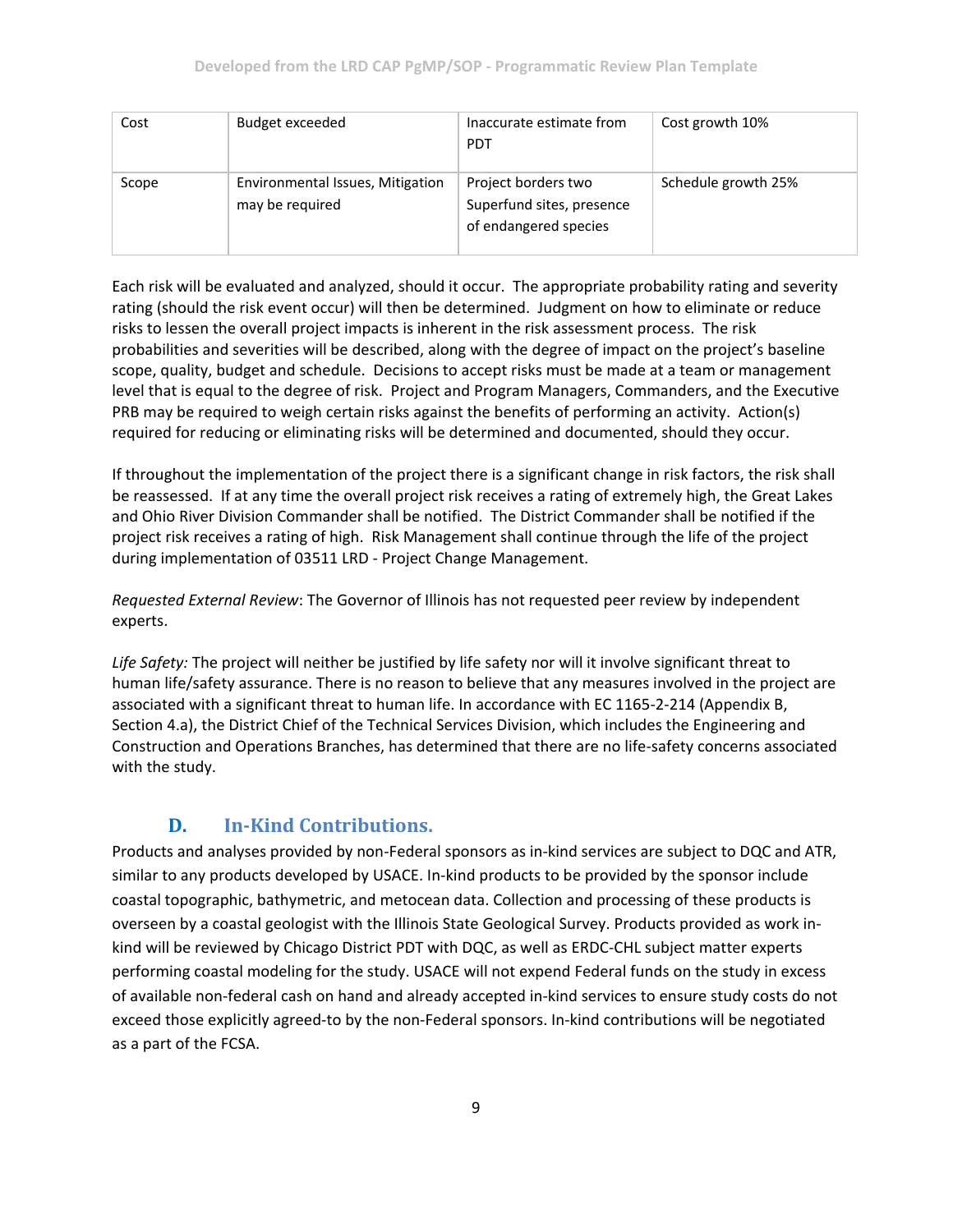# IV. DISTRICT QUALITY CONTROL (DQC)

All decision documents (including supporting data, analyses, environmental compliance documents, etc.) shall undergo DQC. DQC is an internal review process of basic science and engineering work products focused on fulfilling the project quality requirements defined in the Project Management Plan (PMP). The home district shall manage DQC. Documentation of DQC activities is required and should be in accordance with the District and LRD QMS procedures. Attachment 1 lists the DQC team members according to each significant area of expertise needed to accomplish the feasibility study objectives.

# **A. Products to Undergo DQC.**

All documents prepared by the District will be checked for completeness and accuracy. Formally documented DQC will, at a minimum, be completed for the Draft DPR, the Final DPR, and all supporting documents.

# **B. Required DQC Expertise.**

While DQC will be conducted by PDT members and their supervisors throughout the product development process, a final DQC review will be conducted by a team that is independent of the PDT. At a minimum this team will include representatives from Planning and Design Branches.

## **C. Documentation of DQC.**

DQC will be conducted in accordance with the Chicago District Process for Feasibility Phase District Quality Control/Quality Assurance. DQC will be documented in a summary report completed prior to each submittal. This documentation will be provided to the ATR Lead as part of the review submittal.

# V. AGENCY TECHNICAL REVIEW (ATR)

ATR is mandatory for all decision documents (including supporting data, analyses, environmental compliance documents, etc.). The objective of ATR is to ensure consistency with established criteria, guidance, procedures, and policy. The ATR will assess whether the analyses presented are technically correct and comply with published USACE guidance, and that the document explains the analyses and results in a reasonably clear manner for the public and decision makers. ATR is managed within USACE by the designated RMO and is conducted by a qualified team from outside the home district that is not involved in the day-to-day production of the project/product. ATR teams will be comprised of senior USACE personnel and may be supplemented by outside experts as appropriate. The ATR team lead will be from outside LRD. At a minimum, the name of the ATR lead will be provided at the time of initial decision document review plan submission. Remaining ATR team members will be selected and identified in a revised review plan (Attachment 1) once the study funds are obtained.

# **A. Products to Undergo ATR.**

ATR will be performed throughout the study in accordance with the EC 1165-2-214 (Appendix C: District Quality Control and Agency Technical Review). The ATR shall be documented and discussed at the MSC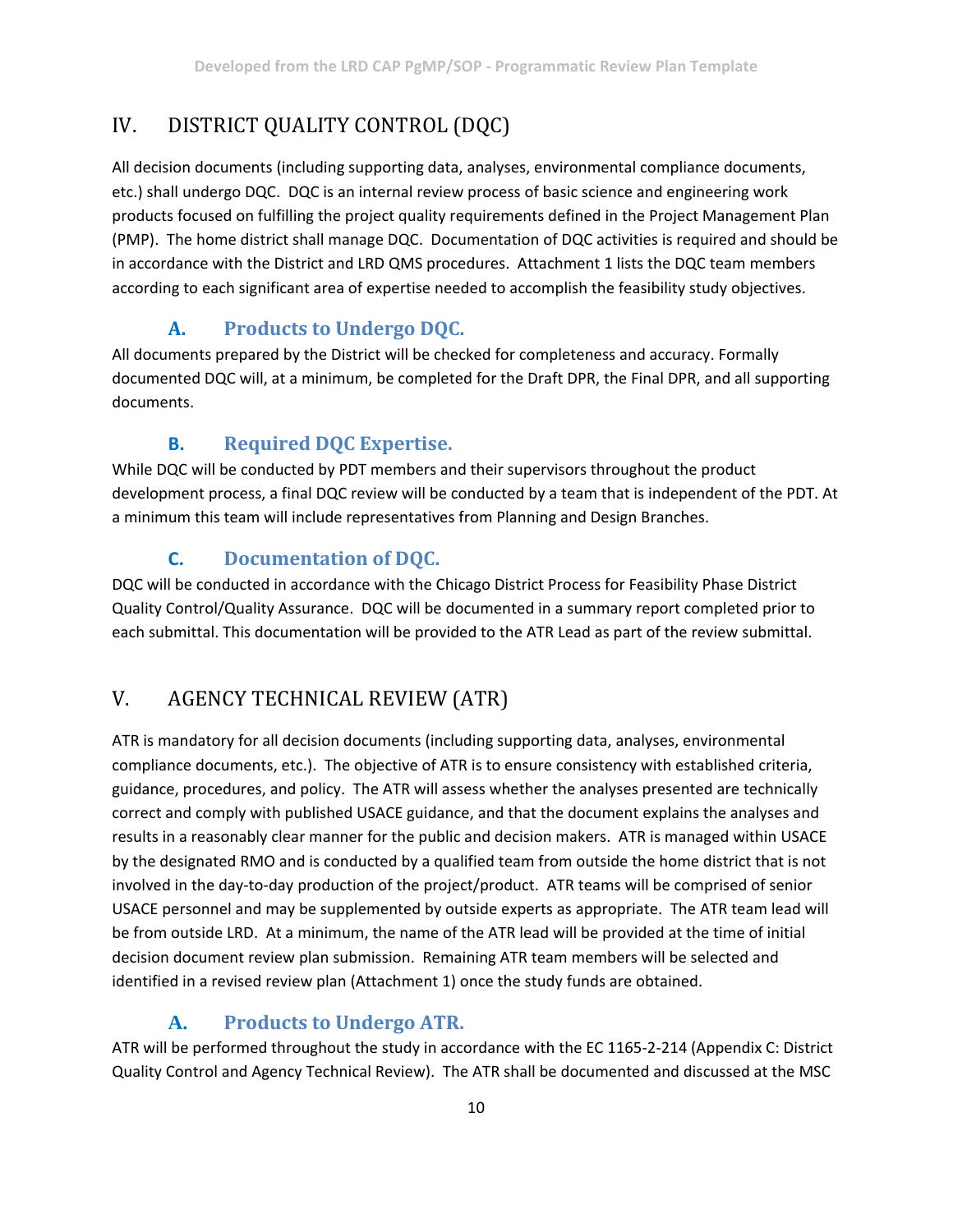Decision Milestone (MDM). Certification of the ATR will be provided prior to the District Commander signing the final report. An ATR of the MDM Draft DPR, including NEPA and supporting documentation, will be completed prior to submittal to LRD for review. A targeted review of the Final Report will include review of any technical products that are substantially revised after completion of the draft report. The study team may also coordinate key decisions with ATR team members to solicit feedback early in the process.

## **B. Required ATR Team Expertise.**

The Table below lists the technical disciplines and requisite expertise deemed appropriate to successful accomplishment of the subject feasibility study objectives. The selected ATR members are listed according to discipline in Attachment 1.

| <b>ATR Team Members/Disciplines</b>                                                           | <b>Expertise Required</b>                                                                                                                                                                                                                                                                                                                                                                                                                                   |
|-----------------------------------------------------------------------------------------------|-------------------------------------------------------------------------------------------------------------------------------------------------------------------------------------------------------------------------------------------------------------------------------------------------------------------------------------------------------------------------------------------------------------------------------------------------------------|
| <b>ATR Lead</b>                                                                               | The ATR lead should be a senior professional preferably with<br>experience in preparing Section 107 decision documents and<br>conducting ATR. The lead should also have the necessary skills<br>and experience to lead a virtual team through the ATR process.<br>Typically, the ATR lead will also serve as a reviewer for a specific<br>discipline (such as planning, economics, environmental resources,<br>etc). The ATR Lead MUST be from outside LRD. |
| Planning                                                                                      | The planning reviewer should be a senior water resources planner<br>with experience in CAP Sec 107 projects.                                                                                                                                                                                                                                                                                                                                                |
| Economics                                                                                     | The economics reviewer will have a strong understanding of<br>economic models and studies related to inland navigation. The<br>economics reviewer will have strong knowledge of current<br>planning policies and guidance and extensive experience with<br>estimating economic costs and benefits.                                                                                                                                                          |
| <b>NEPA Compliance</b>                                                                        | Team member will be experienced in the NEPA process and<br>analysis, and have an environmental background that is familiar<br>with the project area. Team member should be familiar with<br>cultural/historic resource and CAP Sec 107 projects. They should<br>also be experienced in analysis of impacts as required by the<br>National Environmental Policy Act (NEPA) and other applicable<br>laws, regulations, and executive orders.                  |
| <b>Operations/ Dredging</b>                                                                   | The operations reviewer should be experienced in dredging and<br>small harbor improvements projects.                                                                                                                                                                                                                                                                                                                                                        |
| <b>Cost Engineering</b>                                                                       | Cost MCX Staff or Cost MCX Pre-Certified Professional as assigned<br>by the Walla Walla Cost Engineering Mandatory Center of<br>Expertise with experience preparing cost estimates for dredging<br>and CAP Sec 107 projects.                                                                                                                                                                                                                                |
| Hydrology and Hydraulics /<br>Coastal Engineering / Inland<br><b>Hydrology Climate Change</b> | The hydrology and hydraulics/coastal engineering reviewer should<br>have a thorough understanding of sediment transport and coastal<br>processes as they relate to navigation. They should also have<br>experience reviewing hydrodynamic models -- specifically,                                                                                                                                                                                           |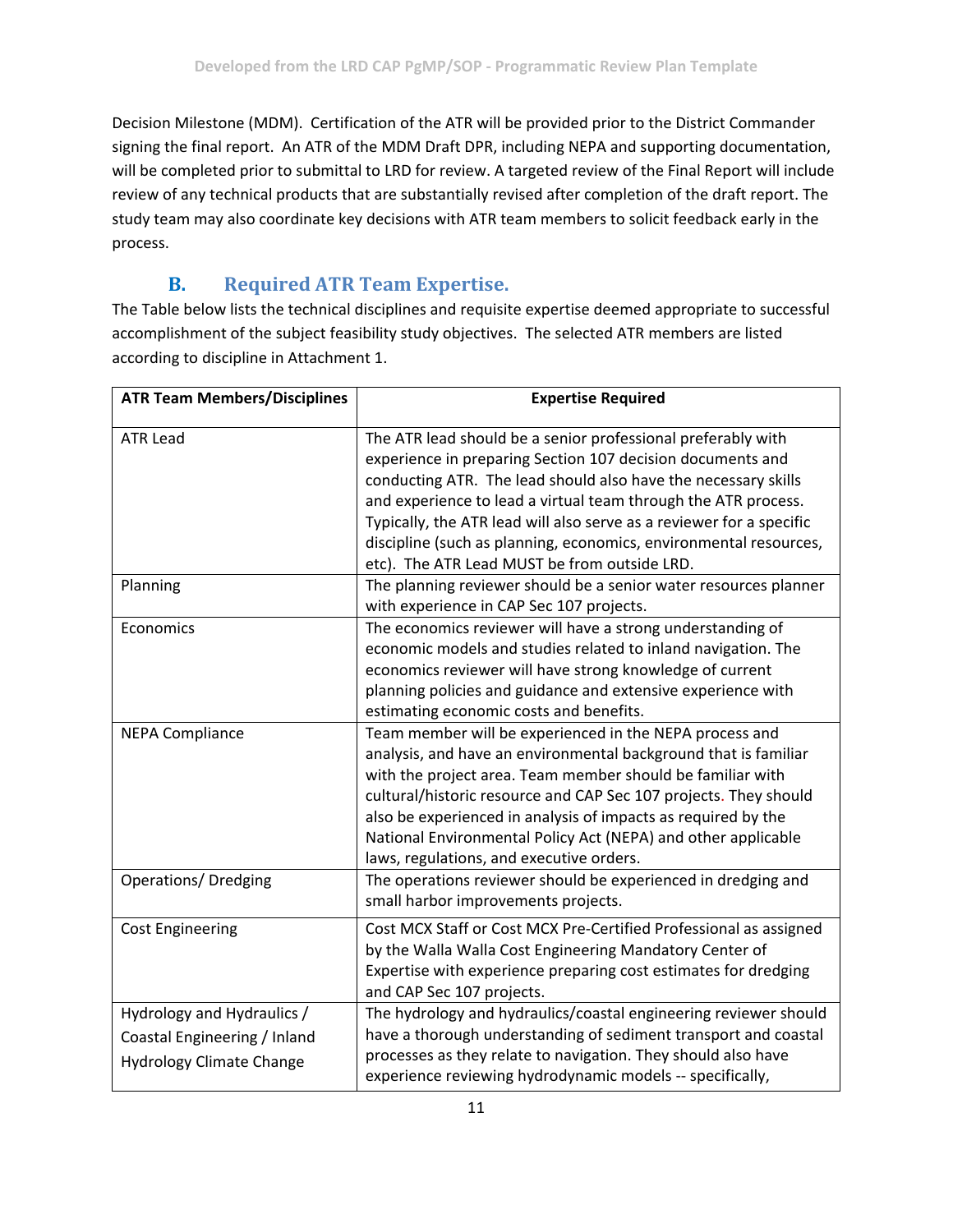| experience with the Surface-Water Management System model.        |
|-------------------------------------------------------------------|
| The reviewer should possess an understanding of coastal structure |
| design modeling techniques, especially with respect to jetty      |
| construction. This reviewer should be capable of determining      |
| system non-stationarity and assessing system climate change       |
| vulnerability (be an approved reviewer for inland hydrology       |
| climate change), adaptability, and resilience.                    |

#### **C. Documentation of ATR.**

DrChecks<sup>SM</sup> review software will be used to document all ATR comments, responses and associated resolutions accomplished throughout the review process. Comments should be limited to those that are required to ensure adequacy of the product. The four key parts of a quality review comment will normally include:

- (1) The review concern identify the product's information deficiency or incorrect application of policy, guidance, or procedures;
- (2) The basis for the concern cite the appropriate law, policy, guidance, or procedure that has not been properly followed;
- (3) The significance of the concern indicate the importance of the concern with regard to its potential impact on the plan selection, recommended plan components, efficiency (cost), effectiveness (function/outputs), implementation responsibilities, safety, Federal interest, or public acceptability; and
- (4) The probable specific action needed to resolve the concern identify the action(s) that the reporting officers must take to resolve the concern.

In some situations, especially those addressing incomplete or unclear information, comments may seek clarification in order to then assess whether further specific concerns may exist. The ATR documentation in DrChecks<sup>SM</sup> will include the text of each ATR concern, the PDT response, a brief summary of the pertinent points in any discussion, including any vertical team coordination (the vertical team includes the district, RMO, LRD, and HQUSACE), and the agreed upon resolution. If an ATR concern cannot be satisfactorily resolved between the ATR team and the PDT, it will be elevated to the vertical team for further resolution in accordance with the policy issue resolution process described in either EC 1165-2-214 or ER 1105-2-100, Appendix H, as appropriate. Unresolved concerns can be closed in DrChecks<sup>SM</sup> with a notation in the ATR Summary Report and the DrChecks comment evaluation that the concern has been elevated to the vertical team for resolution.

At the conclusion of each ATR effort, the ATR team will prepare an ATR Summary Report, which will be an integral part of the ATR documentation and shall: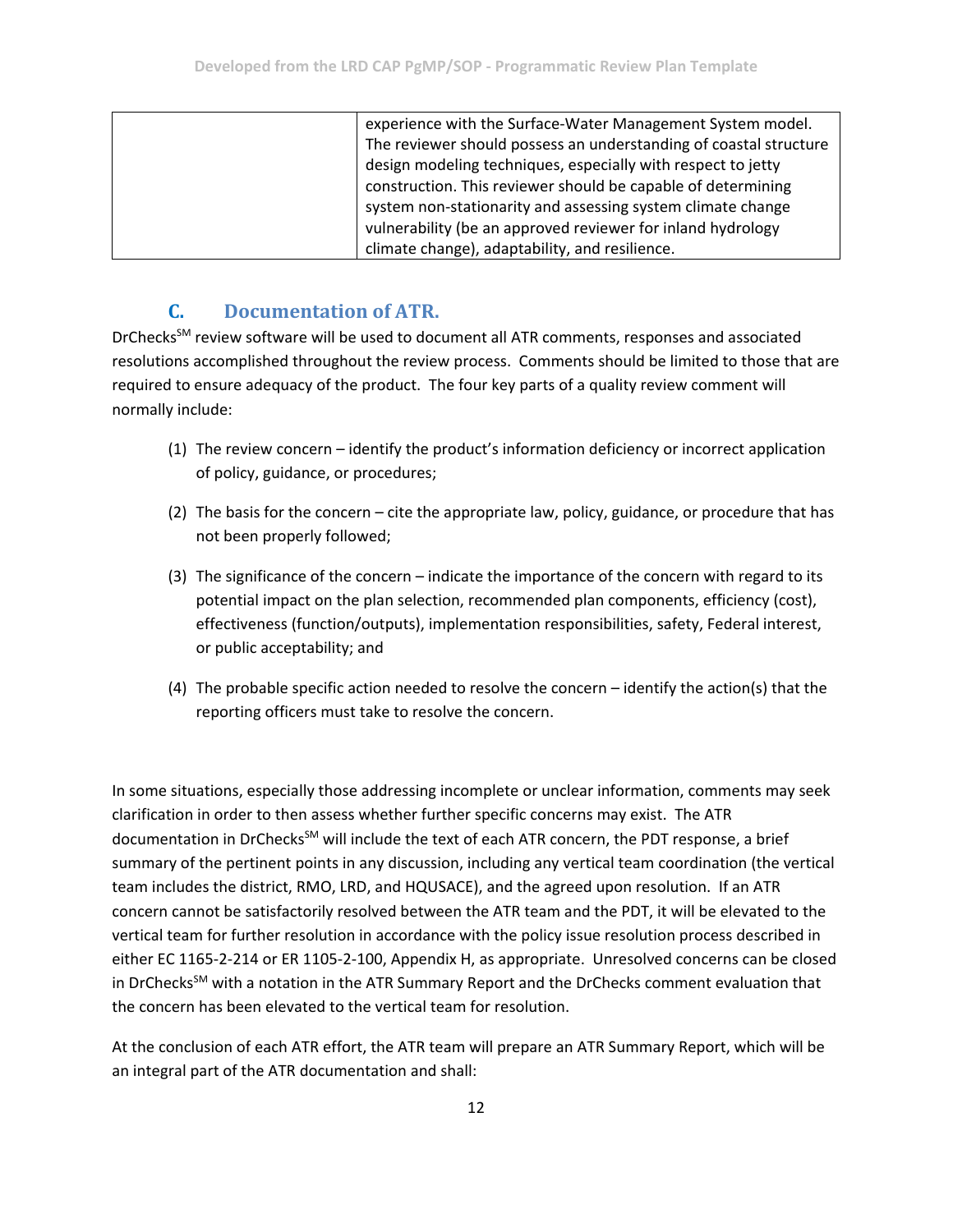- $\blacksquare$  Identify the document(s) reviewed and the purpose of the review;
- Disclose the names of the reviewers, their organizational affiliations, and include a short paragraph on both the credentials and relevant experiences of each reviewer;
- Include the charge to the reviewers;
- **Describe the nature of their review and their findings and conclusions;**
- **If** Identify and summarize each unresolved issue (if any); and
- **Include a verbatim copy of each reviewer's comments (either with or without specific** attributions), or represent the views of the group as a whole, including any disparate and dissenting views.

ATR may be certified when all ATR concerns are either resolved or referred to the vertical team for resolution and the ATR documentation is complete. The ATR Lead will prepare a Statement of Technical Review certifying that the issues raised by the ATR team have been resolved (or elevated to the vertical team). A Statement of Technical Review should be completed prior to the District Commander signing the final report. A sample Statement of Technical Review is included in Attachment 2.

#### VI. Independent External Peer Review

While CAP projects are generally smaller and less technically complicated than specifically authorized feasibility studies, IEPR may be required for CAP decision documents under certain circumstances. IEPR is the most independent level of review, and is applied in cases that meet certain criteria where the risk and magnitude of the proposed project are such that a critical examination by a qualified team outside of USACE is warranted. A risk-informed decision, as described in EC 1165-2-214, is made as to whether IEPR is appropriate. Where designated, IEPR panels will consist of independent, recognized technical experts from outside of the USACE in the appropriate disciplines, representing a balance of areas of expertise suitable for planning, design and construction of a Civil Works project. There are two types of IEPR:

• Type I IEPR. Type I IEPR reviews are managed outside the USACE and are conducted on project feasibility studies, which upon approval, serve as a federal decision document. Type I IEPR panels assess the adequacy and acceptability of the economic and environmental assumptions and projections, project evaluation data, economic analysis, environmental analyses, engineering analyses, formulation of alternative plans, methods for integrating risk and uncertainty, models used in the evaluation of environmental impacts of proposed projects, and biological opinions of the project study. Type I IEPR covers the entire decision document, including key component actions taken to address the underlying engineering, economics, and environmental work, not just one aspect of the study. For decision documents where a Type II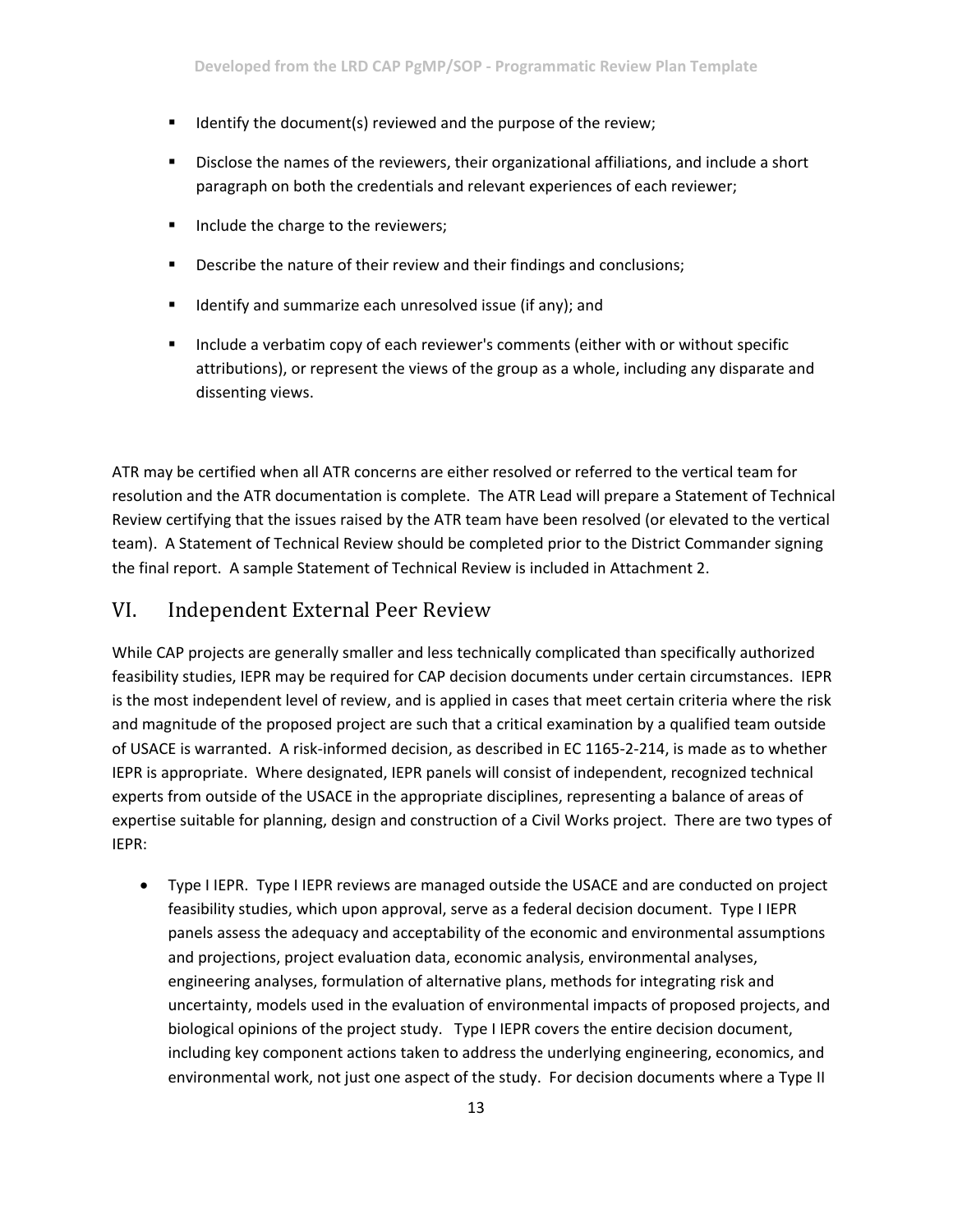IEPR (Safety Assurance Review) is anticipated during project implementation, safety assurance shall also be addressed during the Type I IEPR per EC 1165-2-214.

Section 506, 125, and CAP project decision documents are generally excluded from Type I Independent External Peer Review (IEPR) except those under Section 103 and Section 205. The exceptions are any project that requires an EIS or any project that meets the mandatory triggers stated in Appendix D of EC 1165-2-214. Due to the nature of flood risks, Section 103 and Section 205 decision documents require a case-by-case risk informed decision to conduct a Type I IEPR, which may be prepared using the LRD CAP Programmatic Review Plan Model or prepared as a project specific Review Plan that meets the requirements of EC 1165-2-214. Section VI.A below specifies the project specific circumstances and rationale for adopting or excluding Type I IEPR of the Waukegan Harbor, Waukegan, Illinois CAP 107 decision document.

• Type II IEPR. Type II IEPR, or Safety Assurance Review (SAR), considers the adequacy, appropriateness, and acceptability of the design and construction activities in assuring public health safety and welfare, and in some cases may include decision document reviews during the Feasibility Phase. Type II IEPR is managed outside the USACE and is conducted on design and construction activities for hurricane, storm, and flood risk management projects or other projects where existing and potential hazards pose a significant threat to human life. Type II IEPR panels conduct reviews of the design and construction activities prior to initiation of physical construction and, until construction activities are completed, periodically thereafter on a regular schedule.

The risk informed decision on whether Type I and/or II IEPR will be required is documented below.

### **A. Decision on IEPR.**

EC 1165-2-214 exempts CAP Section 107 projects from Type I IEPR, and based on the consideration of project specific factors presented in Section III.C relative to the criteria in Paragraph I.B above, the level of risk of the Waukegan Harbor, Waukegan, Illinois CAP 107 project does not warrant a Type I IEPR of the project decision documents.

# **B. Products to Undergo Type I IEPR.**

Not Applicable.

**C. Required Type I IEPR Panel Expertise.**  Not Applicable.

**D. Documentation of Type I IEPR.**  Not Applicable.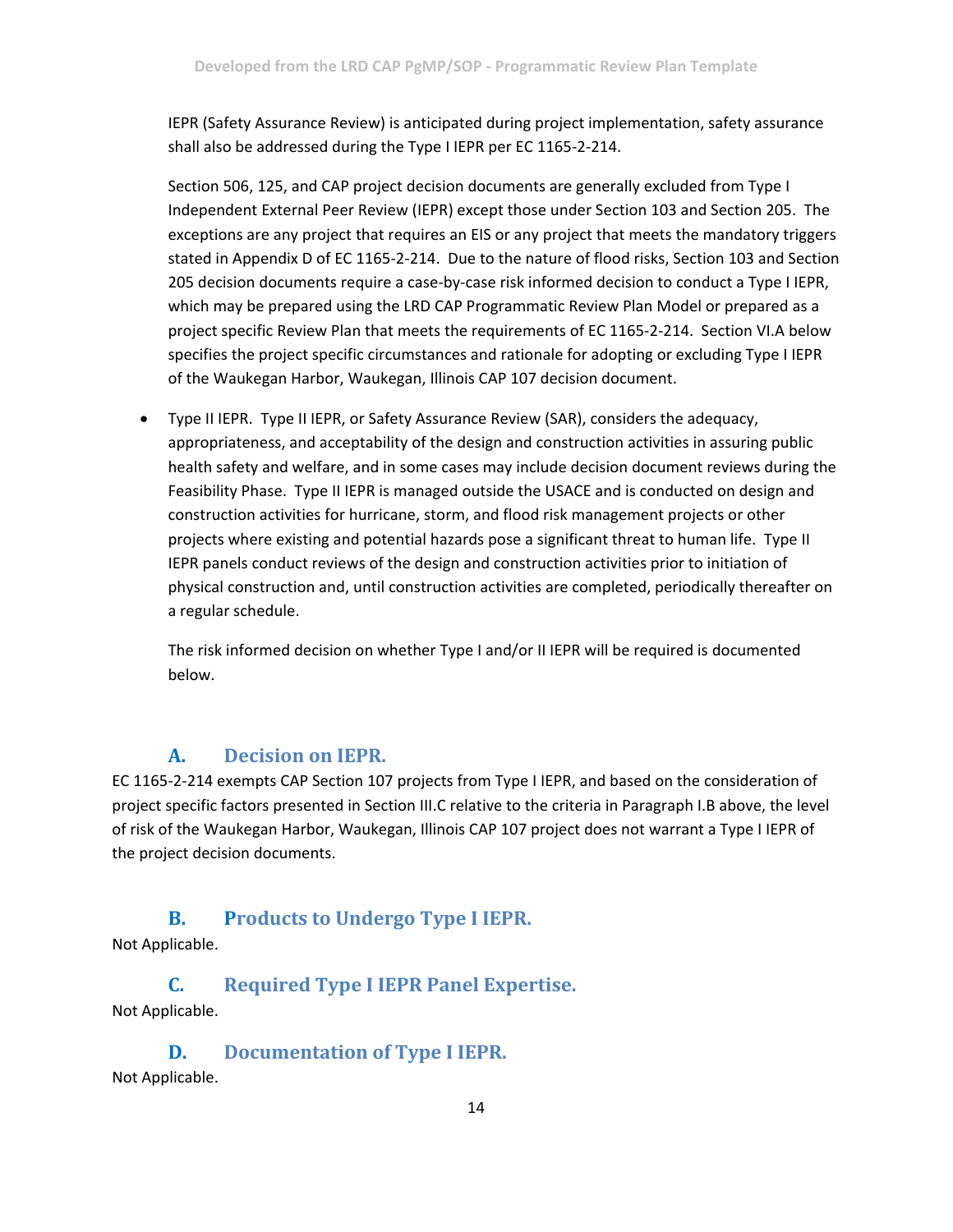## VII. POLICY AND LEGAL COMPLIANCE REVIEW

All decision documents will be reviewed throughout the study process for their compliance with law and policy. Guidance for policy and legal compliance reviews is addressed in Appendix H, ER 1105-2-100. These reviews culminate in determinations that the recommendations in the reports and the supporting analyses and coordination comply with law and policy, and warrant approval by the MSC Commander, or warrant a recommendation by the MSC Commander to higher authority for approval. DQC and ATR augment and complement the policy review processes by addressing compliance with pertinent published Army policies, particularly policies on analytical methods and the presentation of findings in decision documents.

# VIII. COST ENGINEERING MANDATORY CENTER OF EXPERTISE (MCX) REVIEW AND CERTIFICATION

The home District, in conjunction with the RMO, is responsible for coordinating with the Cost Engineering MCX located in the Walla Walla District for review of the cost estimate for all CAP decision documents. For decision documents prepared under the LRD CAP Programmatic Review Plan Model, regional cost personnel that are pre-certified by the MCX, and assigned by the Cost Engineering MCX, will conduct the cost engineering ATR. The MCX will provide the Cost Engineering MCX certification. Either the designated ATR Lead or the Cost Engineering MCX shall make the selection of the cost engineering ATR team member.

#### IX. MODEL CERTIFICATION AND APPROVAL

The approval of planning models under EC 1105-2-412 is not required for CAP projects. MSC Commanders are responsible for assuring models for all planning activities are technically and theoretically sound, compliant with USACE policy, computationally accurate, and based on reasonable assumptions. Therefore, the use of a certified/approved planning model is highly recommended and should be used whenever appropriate. Planning models are defined as any models and analytical tools that planners use to define water resources management problems and opportunities, to formulate potential alternatives to address the problems and take advantage of the opportunities, to evaluate potential effects of alternatives and to support decision making. The selection and application of the model and the input and output data is the responsibility of the users and is subject to DQC and ATR.

The responsible use of well-known and proven USACE developed and commercial engineering software will continue and the professional practice of documenting the application of the software and modeling results will be followed. As part of the USACE Scientific and Engineering Technology (SET) Initiative, many engineering models have been identified as preferred or acceptable for use on Corps studies and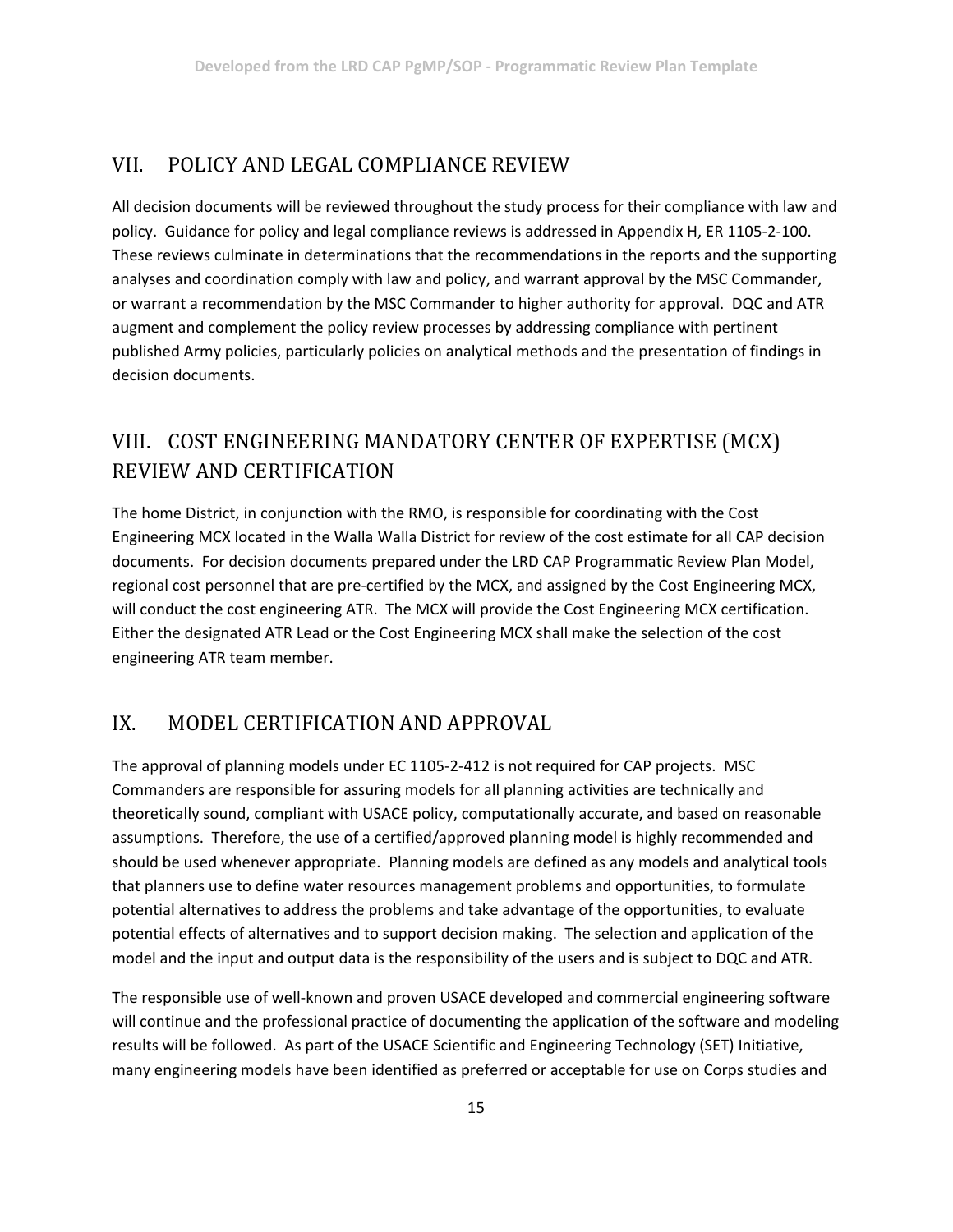these models should be used whenever appropriate. The selection and application of the model and the input and output data is still the responsibility of the users and is subject to DQC and ATR.

# **A. Planning Models.**

The following planning models may be used in the development of the decision document:

| <b>Model Name and</b>   | Brief Description of the Model and How It Will Be Applied   | Certification /        |
|-------------------------|-------------------------------------------------------------|------------------------|
| <b>Version</b>          | in the Study                                                | <b>Approval Status</b> |
|                         |                                                             |                        |
| <b>Great Lakes</b>      | The (GL-SAND) model will be used in the calculation of      | Certified              |
| <b>Systems Analysis</b> | benefits for the project. GL-SAND, developed in conjunction |                        |
| of Navigation           | with PCX-IN, is a regional model developed to measure       |                        |
| Depths                  | navigation project performance in the Great Lakes. The      |                        |
| (GL-SAND)               | model assesses economic benefits of maintaining harbor      |                        |
|                         | channels based on transportation cost differences using     |                        |
|                         | current harbor shipping data. Information incorporated into |                        |
|                         | the analysis includes shoaling rates, variable lake levels, |                        |
|                         | vessel characteristics, vessel costs, and the depths of     |                        |
|                         | harbors, locks and connecting channels. Cost savings are    |                        |
|                         | determined by simulating shipping costs associated with     |                        |
|                         | the shipping costs associated with the most recent yearly   |                        |
|                         | waterborne shipments at varying hypothetical constrained    |                        |
|                         | port channel depths.                                        |                        |
|                         | The program will be used in the calculation of benefits of  |                        |
|                         | continued harbor maintenance.                               |                        |

# **B. Engineering Models.**

The following engineering models are anticipated to be used in the development of the decision document:

| <b>Model Name and</b><br><b>Version</b> | Brief Description of the Model and How It Will Be Applied<br>in the Study | <b>Approval</b><br><b>Status</b> |
|-----------------------------------------|---------------------------------------------------------------------------|----------------------------------|
| MII                                     | MII is the second generation of the Micro-Computer Aided                  | Enterprise                       |
|                                         | Cost Estimating System (MCACES). It is a detailed cost                    | Model                            |
|                                         | estimating software application that was developed in                     |                                  |
|                                         | conjunction with Project Time & Cost LLC. MII provides an                 |                                  |
|                                         | integrated cost estimating system (software and databases)                |                                  |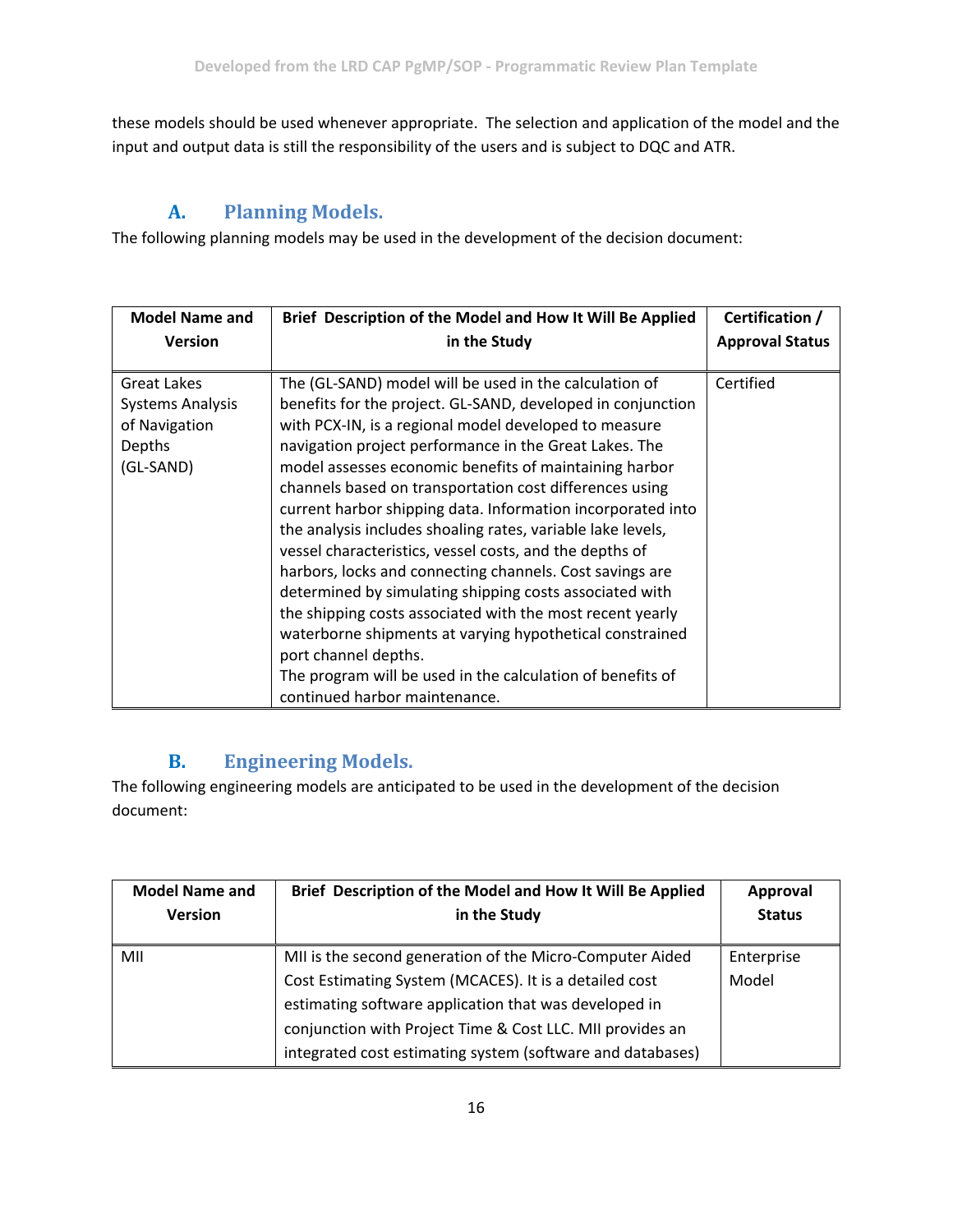|                                                  | that meets the U.S. Army Corps of Engineers (USACE)<br>requirements for preparing cost estimates.                                                                                                                                                                                                                                                                                                                                                                                                                                                                                                                                                                                                                                                                                                                                                                                                                                                             |                                                                                                              |
|--------------------------------------------------|---------------------------------------------------------------------------------------------------------------------------------------------------------------------------------------------------------------------------------------------------------------------------------------------------------------------------------------------------------------------------------------------------------------------------------------------------------------------------------------------------------------------------------------------------------------------------------------------------------------------------------------------------------------------------------------------------------------------------------------------------------------------------------------------------------------------------------------------------------------------------------------------------------------------------------------------------------------|--------------------------------------------------------------------------------------------------------------|
| Surface-Water<br><b>Modeling System</b><br>(SMS) | The Surface Water Modeling System (SMS) is a<br>comprehensive environment for one- and two-dimensional<br>models dealing with surface water applications.<br>Hydrodynamic models include CMS-Flow, TABS (RMA2,<br>RMA4), FESWMS, ADCIRC, and TUFLOW. The hydrodynamic<br>models cover a range of applications including river flow<br>analysis, rural and urban flooding, estuary and inlet<br>modeling, and modeling of large coastal domains. Additional<br>functionalities include advection/diffusion (RMA4) and<br>sediment transport (FESWMS). Wave models in SMS include<br>CMS-Wave, STWAVE, BOUSS2D, and CGWAVE and include<br>both spectral and wave transformational models. The<br>Particle Tracking Model (PTM) tracks particles added to the<br>water column to help evaluate sediment transport and<br>environmental impacts. This model will help determine<br>measures to prevent shoaling in the federal channel based<br>on existing data. | Approved,<br>CoP Preferred                                                                                   |
| CMS-Wave - Wave<br>Model                         | A spectral wave model based on wave-action balance<br>equation that includes wave diffraction, reflection, breaking,<br>and dissipation. It is a two-dimensional spectral wave model<br>formulated from a parabolic approximation equation (Mase<br>et al. 2005a) with energy dissipation and diffraction terms to<br>simulate a steady-state spectral transformation of directional<br>random waves co-existing with ambient currents in the<br>coastal zone.                                                                                                                                                                                                                                                                                                                                                                                                                                                                                                | Approved,<br>Classified as<br><b>CoP Preferred</b><br>(Preferred<br>Software<br>Option -<br>Recommende<br>d) |

# X. REVIEW SCHEDULES AND COSTS

### **A. ATR Schedule and Cost.**

ATR will be conducted during completion of the study. This will include (1) before submittal of the MDM Draft DPR, currently scheduled for spring of 2019, and (2) before submittal of the Draft Final DPR, to include final cost certification and a targeted review of any significant changes to the report. The review is expected to have a duration of approximately six weeks, including preparation of comments, responses, and backcheck review. The total review cost is expected to be approximately \$15,000.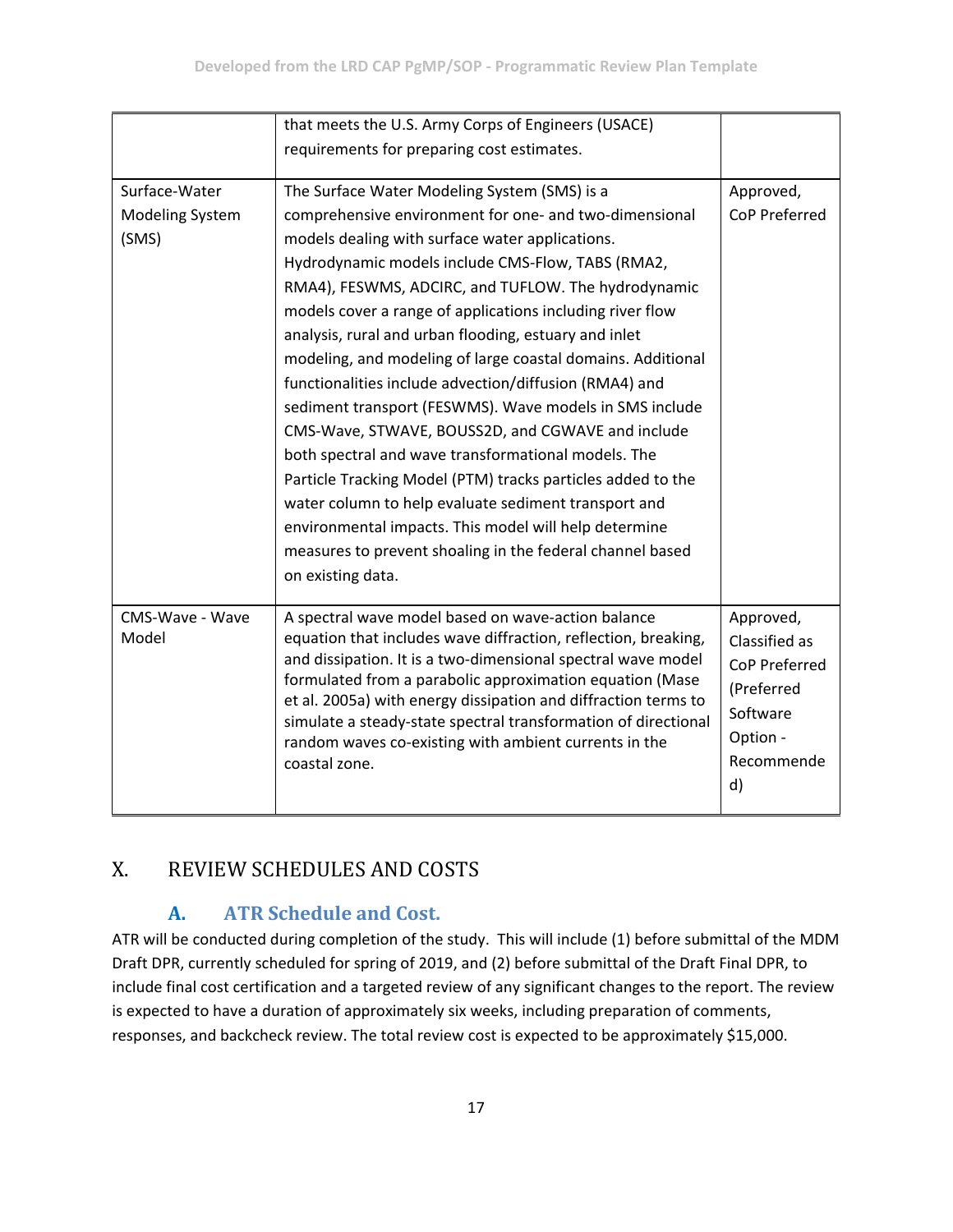#### **B. Type I IEPR Schedule and Cost.**

Not Applicable.

#### **C. Model Review Schedule and Cost.**

For decision documents prepared under the LRD CAP Programmatic Review Plan Model, use of existing certified or approved planning models is encouraged. Where uncertified or unapproved models are used, review of the model for use will be accomplished through the ATR process. The ATR team should apply the principles of EC 1105-2-412 during the ATR to ensure the model is theoretically and computationally sound, consistent with USACE policies, and adequately documented. If specific uncertified models are identified for repetitive use within a specific district or region, the appropriate PCX, MSC(s), and home District(s) will identify a unified approach to seek certification of these models.

### XI. PUBLIC PARTICIPATION

State and Federal resource agencies may be invited to participate in the study covered by this review plan as partner agencies or as technical members of the PDT, as appropriate. Agencies with regulatory review responsibilities will be contacted for coordination as required by applicable laws and procedures. The ATR team will be provided copies of public and agency comments. In accordance with the National Environmental Policy Act (NEPA), opportunities for public comment will be provided during an initial scoping period at the start of the study and once a tentatively selected plan has been identified.

#### XII. REVIEW PLAN APPROVAL AND UPDATES

The LRD Commander is responsible for approving this review plan and ensuring that use of the LRD CAP Programmatic Review Plan Model is appropriate for the specific project covered by the plan. The review plan is a living document and may change as the study progresses. The home district is responsible for keeping the review plan up to date. Minor changes to the review plan since the last LRD Commander approval are documented in Attachment 3. Significant changes to the review plan (such as changes to the scope and/or level of review) should be re-approved by the LRD Commander following the process used for initially approving the plan. Significant changes may result in the MSC Commander determining that use of the LRD CAP Programmatic Review Plan Model is no longer appropriate. In these cases, a project specific review plan will be prepared and approved in accordance with EC 1165-2-214 and Director of Civil Works' Policy Memorandum #1. The Commander Approved Review Plan, along with the Commanders' approval memorandum, will be posted on the home district's webpage.

#### XIII. REVIEW PLAN POINTS OF CONTACT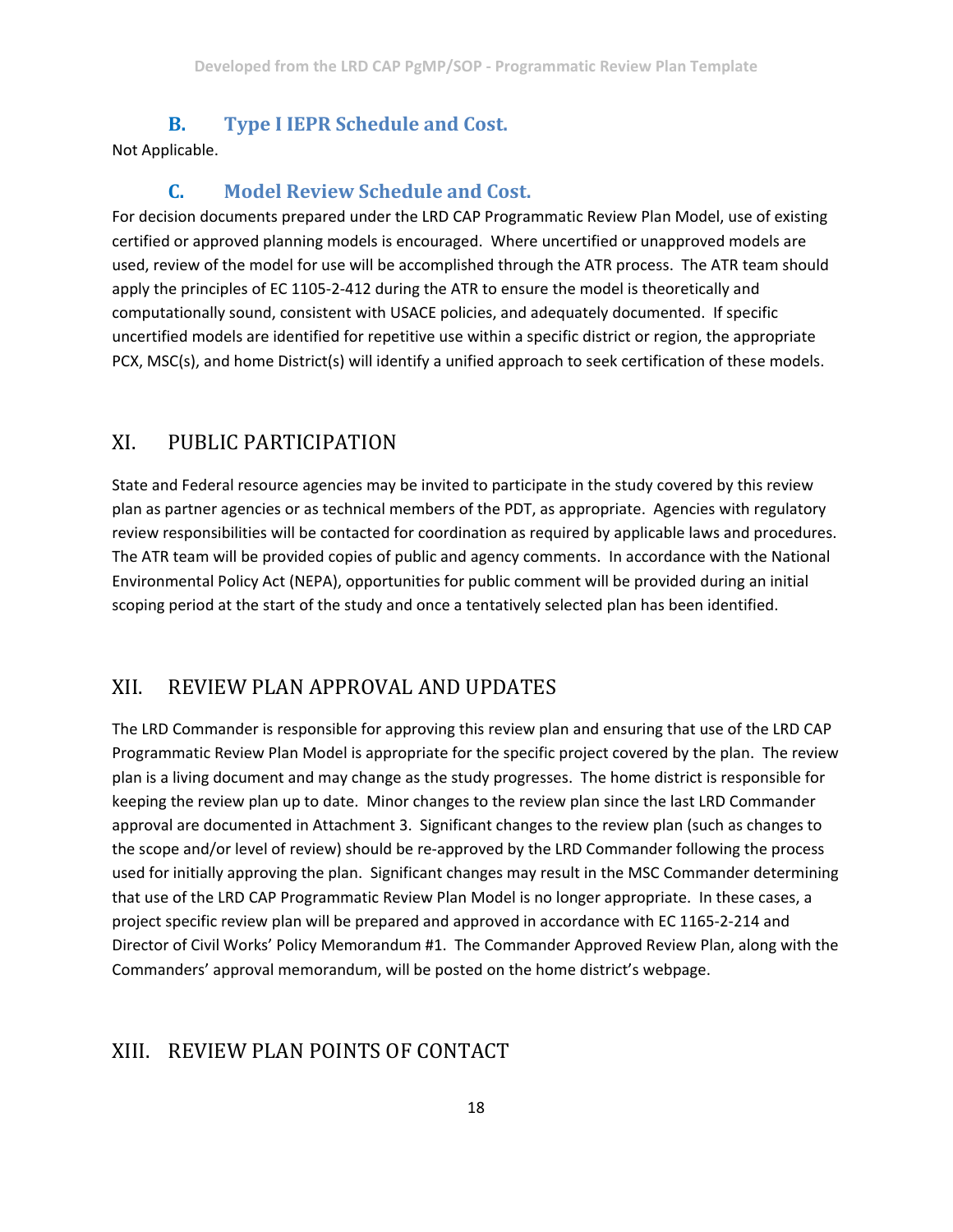Public questions and/or comments on this review plan can be directed to the following points of contact:

- Project Manager, 312-846-5591
- Chief of Planning, 312-846-5580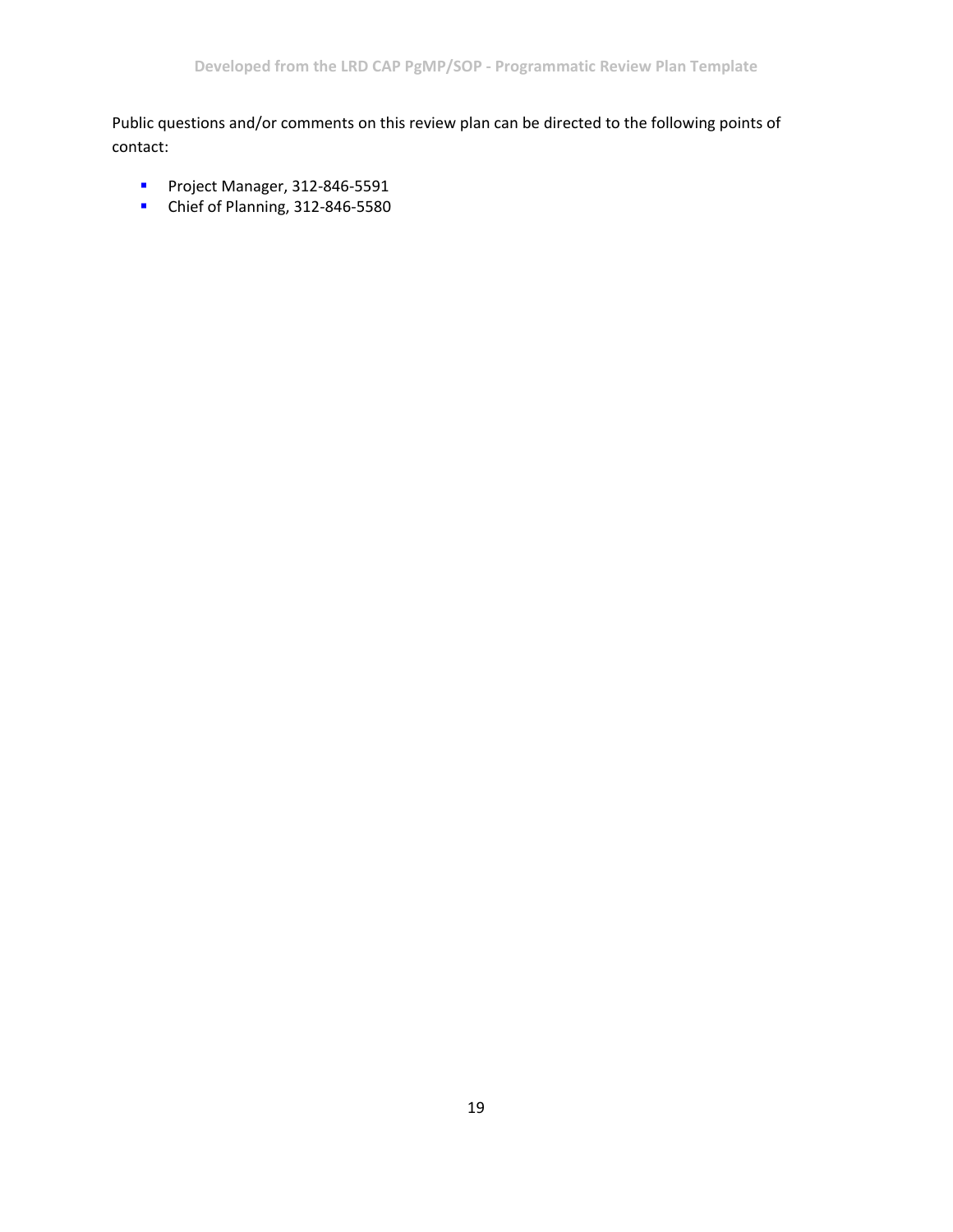# **ATTACHMENT: TEAM ROSTERS.**

#### **Project Delivery Team**

| <b>Technical Discipline</b>   | Team Member | <b>District</b> |
|-------------------------------|-------------|-----------------|
| Project Manager               |             | <b>LRC</b>      |
| <b>Lead Planner</b>           |             | <b>LRC</b>      |
| <b>Coastal Modeling</b>       |             | ERD-CHL         |
| Economist                     |             | <b>LRC</b>      |
| Coastal/H&H Engineer          |             | <b>LRC</b>      |
| Surveyor                      |             | <b>LRC</b>      |
| <b>Environmental Engineer</b> |             | <b>LRC</b>      |
| Civil Engineer                |             | <b>LRC</b>      |
| <b>Cost Engineer</b>          |             | <b>LRC</b>      |
| Geotechnical Engineer         |             | <b>LRC</b>      |
| <b>Real Estate</b>            |             | LRE@LRC         |
| Operations                    |             | <b>LRC</b>      |
| Resource Manager              |             | <b>LRC</b>      |

#### **District Quality Control Team**

| <b>Technical Discipline</b> | <b>Team Member</b> | <b>District</b> |
|-----------------------------|--------------------|-----------------|
| Planner                     |                    | <b>LRC</b>      |
| Coastal/H&H                 |                    | <b>LRC</b>      |
| Civil Design                |                    | <b>LRC</b>      |
| Environmental               |                    | <b>LRC</b>      |
| Operations/Dredging         |                    | <b>LRC</b>      |
| <b>Real Estate</b>          |                    | LRE@LRC         |

#### **Agency Technical Review Team\***

|                                 |                    |                 |                    | Years             |
|---------------------------------|--------------------|-----------------|--------------------|-------------------|
| <b>Technical Discipline</b>     | <b>Team Member</b> | <b>District</b> | <b>Credentials</b> | <b>Experience</b> |
| <b>ATR Lead</b>                 |                    | <b>NAN</b>      |                    |                   |
| Planning                        |                    |                 |                    |                   |
| Economics                       |                    |                 |                    |                   |
| NEPA/Environmental              |                    | <b>LRB</b>      |                    |                   |
| Resources/Cultural Resources    |                    |                 |                    |                   |
| <b>Cost Engineering</b>         |                    |                 |                    |                   |
| Hydrology and Hydraulics /      |                    |                 |                    |                   |
| Coastal Engineering / Inland    |                    |                 |                    |                   |
| <b>Hydrology Climate Change</b> |                    |                 |                    |                   |
| Operations/Dredging             |                    |                 |                    |                   |

\*LRC is coordinating with LRB to determine the remaining composition of the ATR Team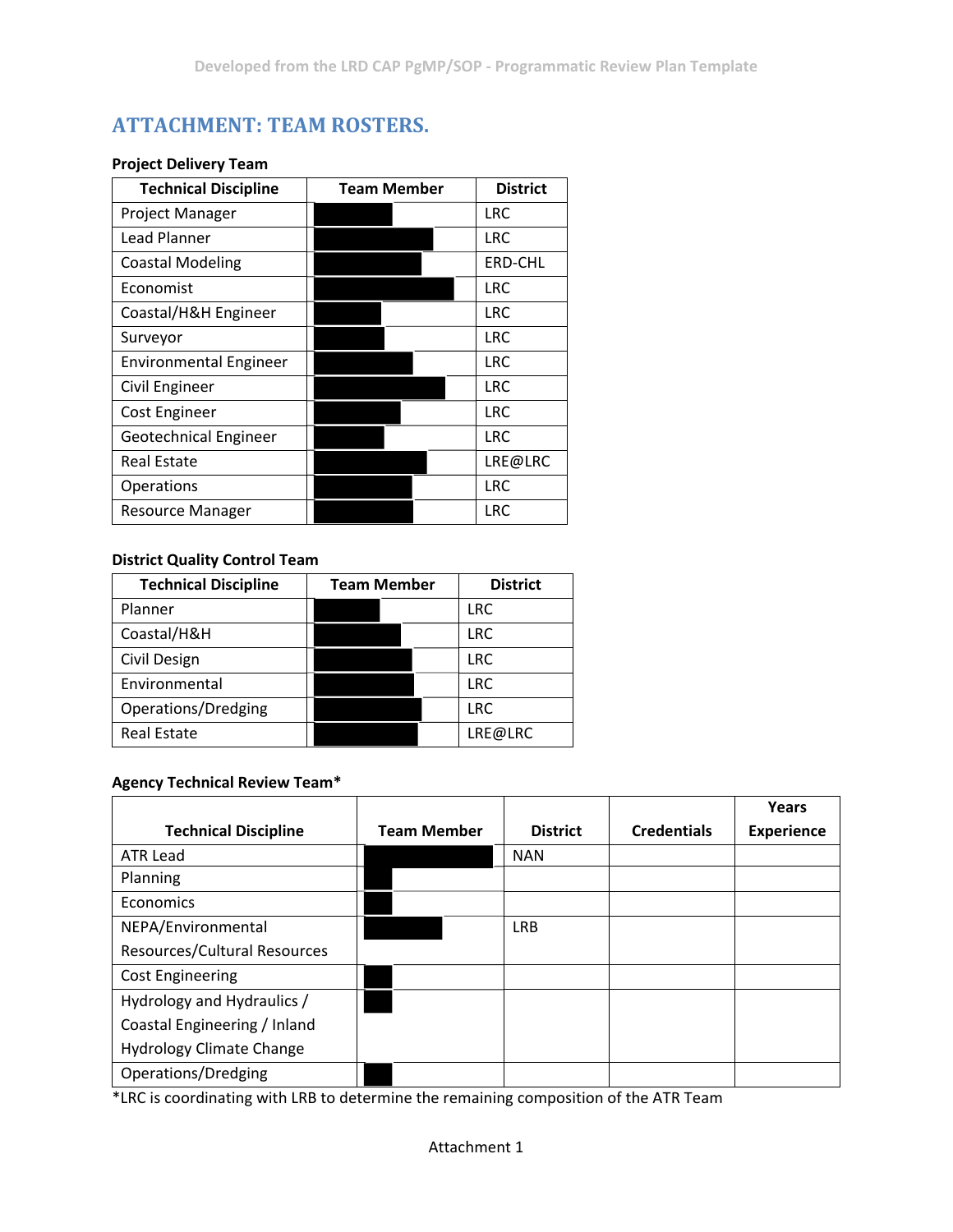#### **Vertical Team**

|                             |             |                 |                    | Years      |
|-----------------------------|-------------|-----------------|--------------------|------------|
| <b>Technical Discipline</b> | Team Member | <b>District</b> | <b>Credentials</b> | Experience |
| LRD District Liaison        | TBD         | LRD             |                    |            |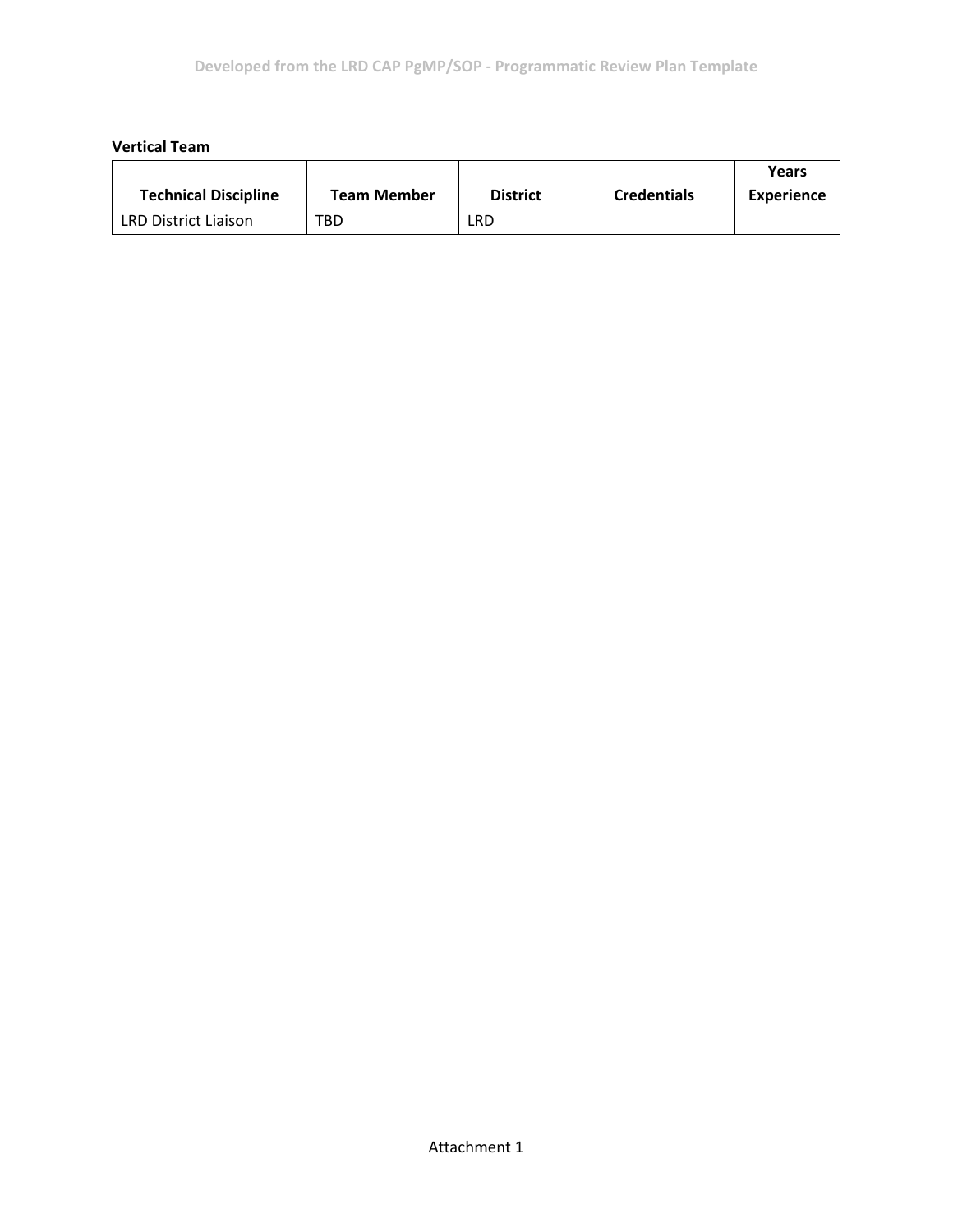## **ATTACHMENT 1: STATEMENT OF TECHNICAL REVIEW FOR DECISION DOCUMENTS**

#### **COMPLETION OF AGENCY TECHNICAL REVIEW**

The Agency Technical Review (ATR) has been completed for the *<type of product and brief description of it>* for *<project name and location>*. The ATR was conducted as defined in the project's Review Plan to comply with the requirements of EC 1165-2-214. During the ATR, compliance with established policy principles and procedures, utilizing justified and valid assumptions, was verified. This included review of: assumptions, methods, procedures, and material used in analyses, alternatives evaluated, the appropriateness of data used and level obtained, and reasonableness of the results, including whether the product meets the customer's needs consistent with law and existing US Army Corps of Engineers policy. The ATR also assessed the District Quality Control (DQC) documentation and made the determination that the DQC activities employed appear to be appropriate and effective. All comments resulting from the ATR have been resolved and the comments have been closed in DrChecks<sup>SM</sup>.

*SIGNATURE*

*Name* Date

ATR Team Leader

*Office Symbol/Company*

*SIGNATURE*

*Name* Date

Project Manager (home district)

*Office Symbol*

*SIGNATURE*

*Name* Date

Architect Engineer Project Manager<sup>1</sup>

*Company, location*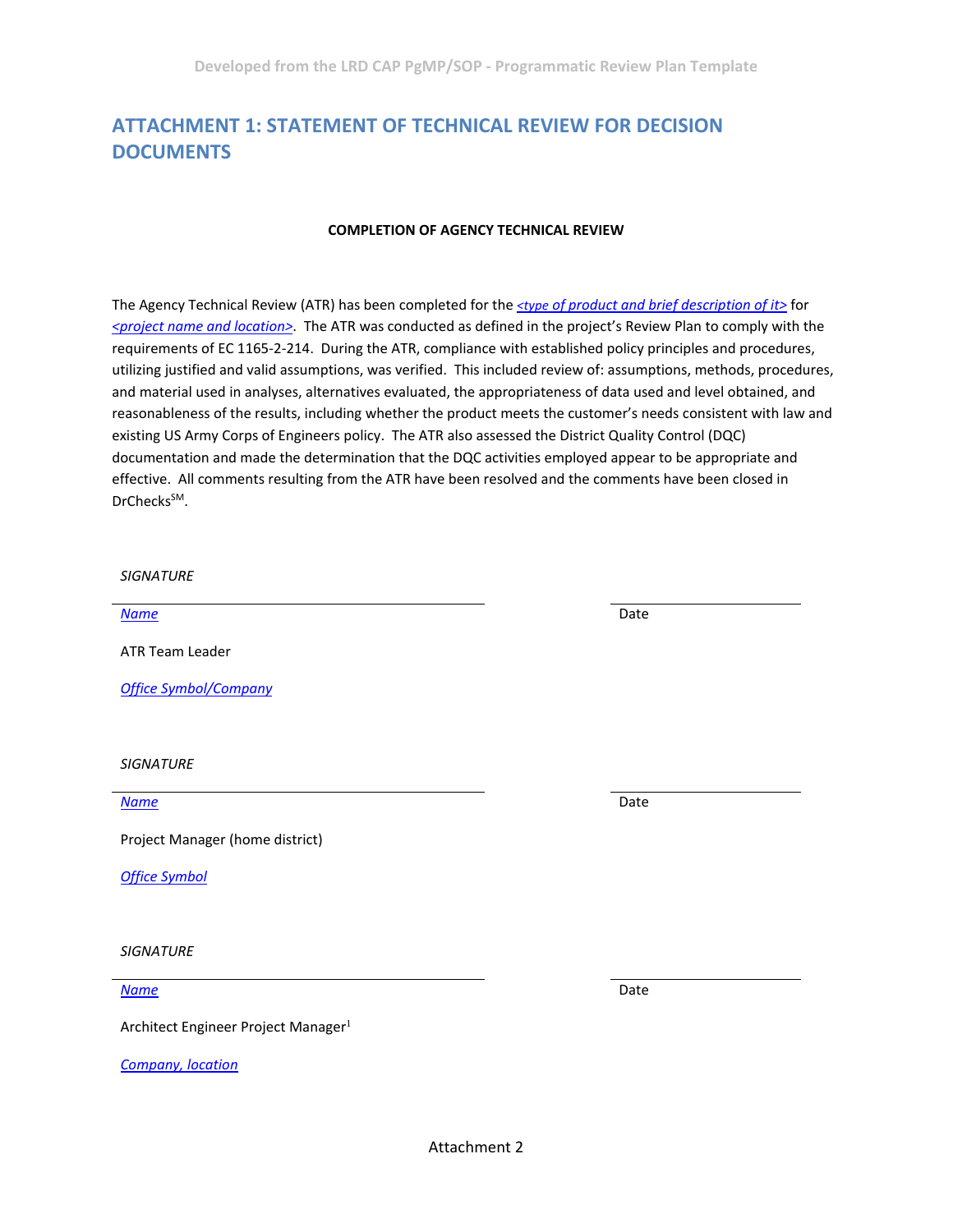**Developed from the LRD CAP PgMP/SOP - Programmatic Review Plan Template**

*SIGNATURE*

*Name* Date

Review Management Office Representative

*Office Symbol*

#### **CERTIFICATION OF AGENCY TECHNICAL REVIEW**

Significant concerns and the explanation of the resolution are as follows: *Describe the major technical concerns and their resolution.*

As noted above, all concerns resulting from the ATR of the project have been fully resolved.

*SIGNATURE*

*Name* Date

Chief, Engineering Division (home district)

*Office Symbol*

*SIGNATURE*

*Name* Date

Chief, Planning Division (home district)

*Office Symbol*

 $1$  Only needed if some portion of the ATR was contracted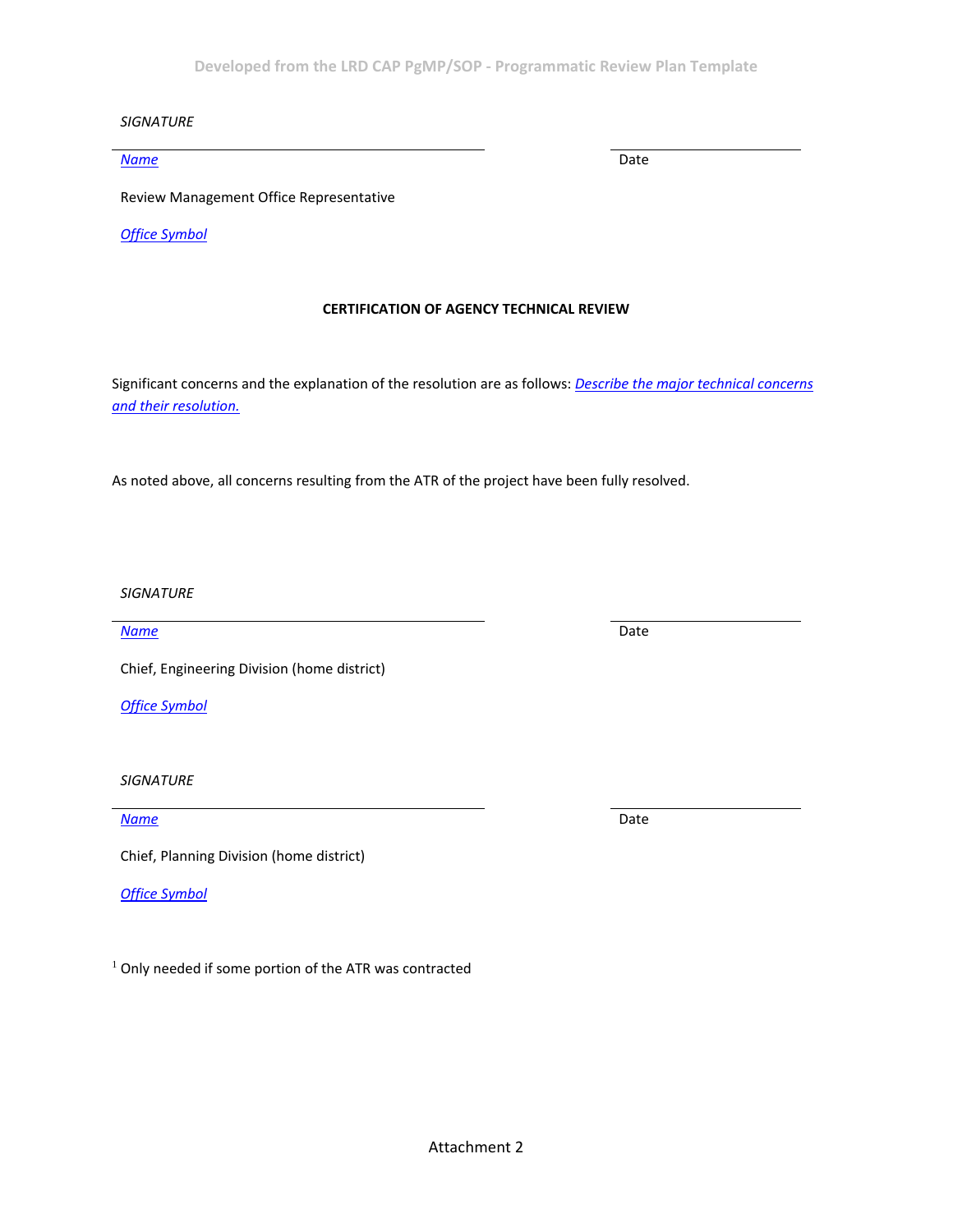# **ATTACHMENT 2: REVIEW PLAN REVISIONS LOG**

| <b>Revision Date</b> | <b>Description of Change</b>                               | Page / Paragraph<br><b>Number</b> |
|----------------------|------------------------------------------------------------|-----------------------------------|
| 31 Jan 2018          | Initial version                                            |                                   |
| 09 Mar 2018          | Populated Team Rosters with necessary ATR Disciplines and  | ATTACHMENT:                       |
|                      | DQC Disciplines that were not entered in the initial draft | <b>TEAM ROSTERS</b>               |
| 15 Mar 2018          | Removed Real Estate ATR Discipline, added                  | Section V, Table B;               |
|                      | Operations/Dredging DQC Team Member, and changed Real      | ATTACHMENT:                       |
|                      | Estate DQC Team Member. Remove Real Estate entry from      | <b>TEAM ROSTERS</b>               |
|                      | Table B of Section V                                       |                                   |
|                      |                                                            |                                   |
|                      |                                                            |                                   |